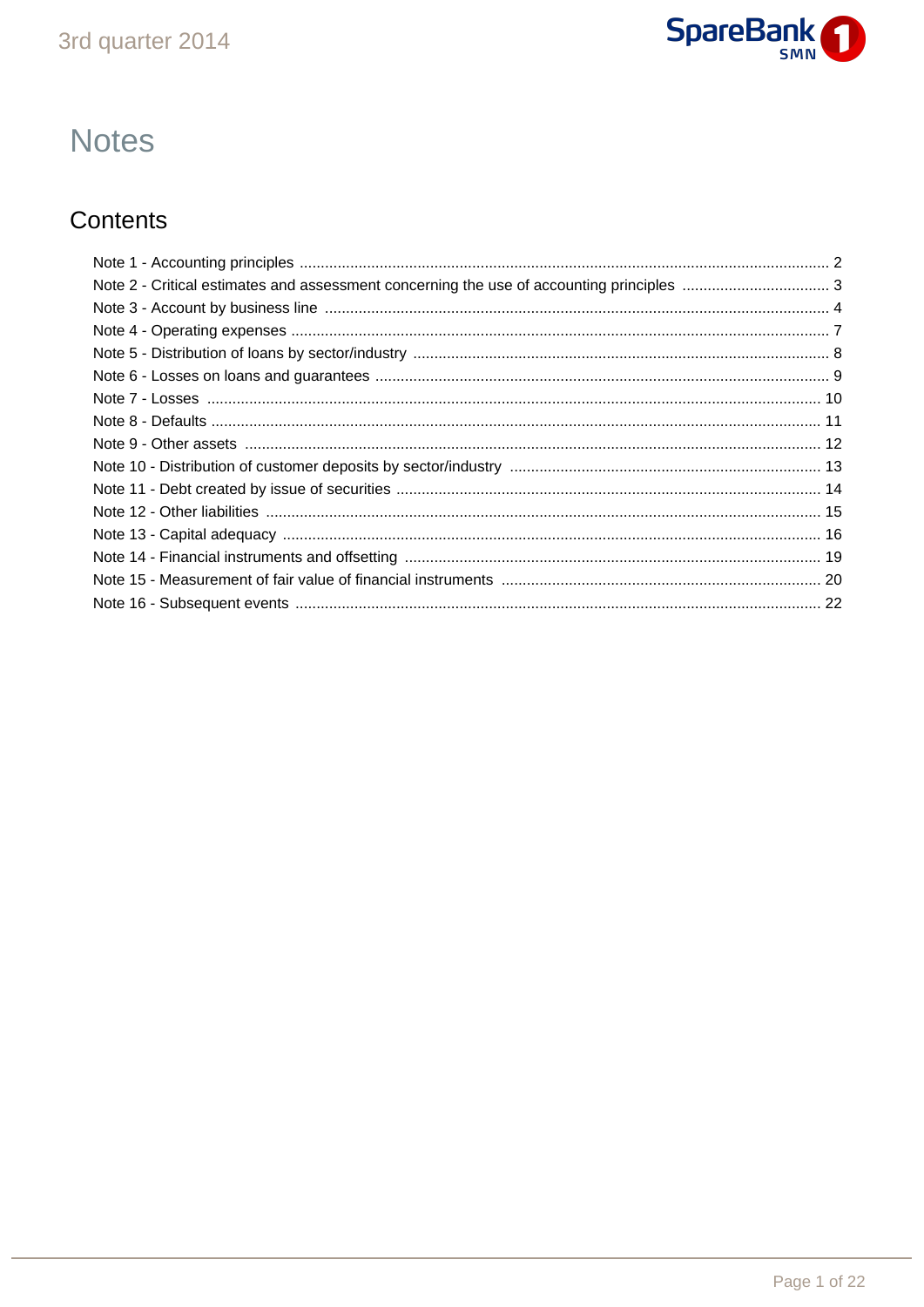

### Note 1 - Accounting principles

SpareBank 1 SMN prepares and presents its quarterly accounts in compliance with the Stock Exchange Regulations, Stock Exchange Rules and International Financial Reporting Standards (IFRS) approved by EU, including IAS 34, Interim Financial Reporting. As from 2007 the company accounts are also prepared and presented under IFRS. This entails that investments in associates and subsidiaries are recognised using the cost method. For this reason results recorded by associates and subsidiaries are not included in the parent bank's accounts.

The quarterly accounts do not include all the information required in a complete set of annual financial statements and should be read in conjunction with the annual accounts for 2013. Further, the Group has in this quarterly report used the same accounting principles and calculation methods as in the latest annual report and accounts, except:

**IFRS 10** – Consolidated Financial Statements. This standard deals with defining "subsidiary", and gives more weight to actual control than earlier rules. Control exists only where an investor has power over relevant activities of the investee, exposure to variable returns, and in addition the ability to use its power to affect the investee's returns. In cases where loan terms are breached, the Bank will consider whether it has achieved genuine power under IFRS 10. The standard is implemented from 1 January 2014.

**IFRS 11** – Joint Arrangements replaces IAS 31 and SIC-13. IFRS 11 removes the opportunity to apply proportional consolidation for jointly-controlled entities. The Bank has considered the effect of the new standard, in particular in relation to the alliance SpareBank 1 Banksamarbeidet DA, and concluded that it will not be of essential significance for the Group's reporting. The standard is implemented from 1 January 2014.

**IFRS 12** – Disclosure of Interests in Other Entities. This standard extends the disclosure requirement in next year's annual accounts as regards investments in subsidiaries, associates, jointly controlled entities and structured entities. The standard is implemented from 1 January 2014.

**Amended IAS 27** – Separate Financial Statements and IAS 28 - Investments in Associates and Joint Ventures. Due to the introduction of IFRS 10, 11 and 12, the IASB has revised IAS 27 and IAS 28 which coordinate the standards with the new accounting standards. Following the revision, IAS 27 only regulates separate financial statements, while IAS 28 regulates investments in both associates and joint ventures that are to be accounted for using the equity method.

**Amendments to IAS 32** – offsetting financial assets and financial liabilities. The amendment to this standard concerns the presentation of financial assets and liabilities and does not entail significant changes in the offsetting of financial assets and liabilities in the financial statements.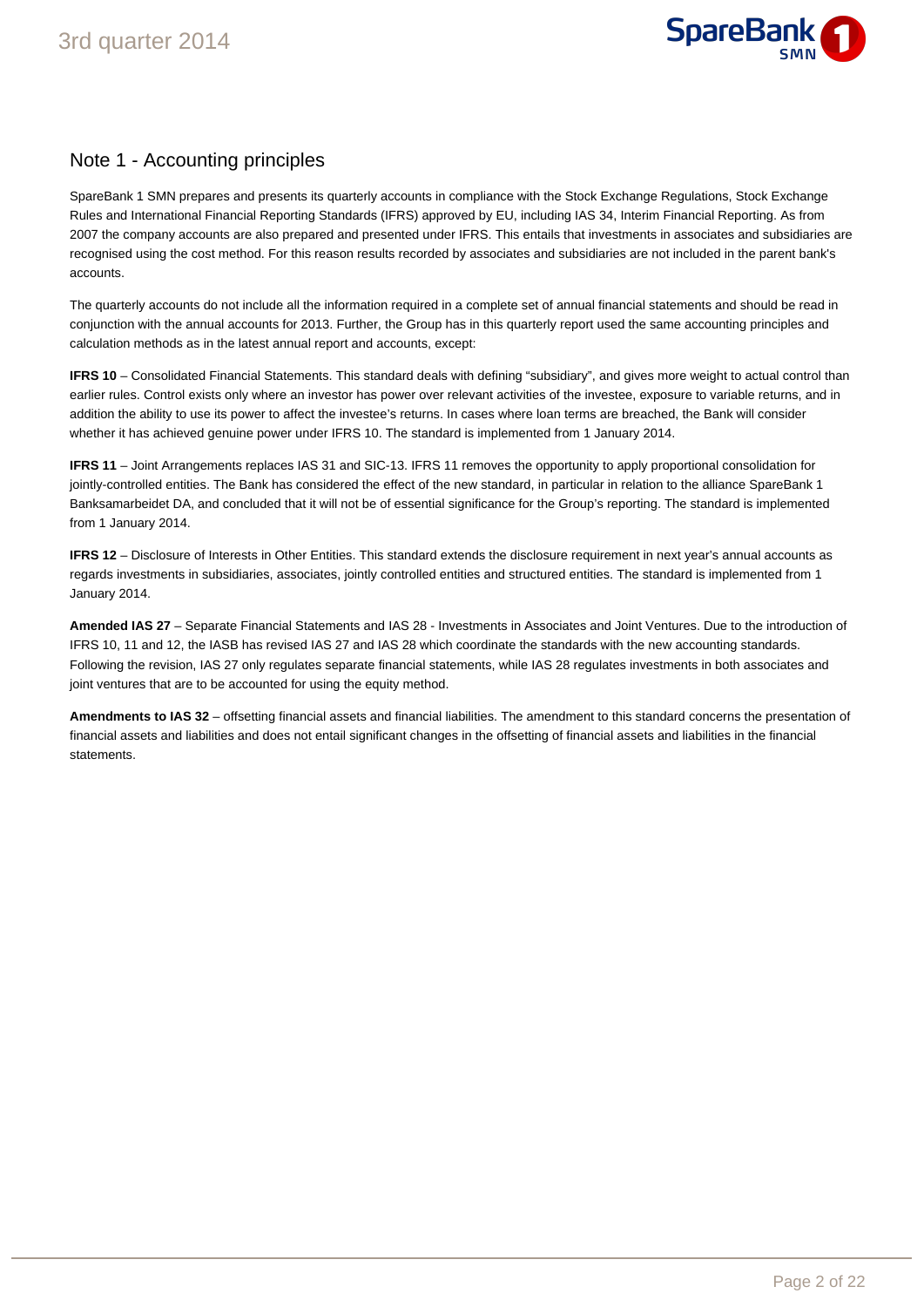

### Note 2 - Critical estimates and assessment concerning the use of accounting principles

When it prepares the consolidated accounts the management team makes estimates, discretionary assessments and assumptions which influence the application of accounting principles. This accordingly affects recognised amounts for assets, liabilities, revenues and expenses. Last year's annual accounts give a closer explanation of significant estimates and assumptions in Note 4 Critical estimates and assessments concerning the use of accounting principles.

#### **Nets Holding AS**

SpareBank 1 SMN sold its stake in Nets Holding AS in July 2014. The stake was 2.2 per cent, corresponding to 4,028,773 shares. The shares were recognised at fair value through profit and loss. The realised capital gain including agio was NOK 155.6m. In addition, received dividends worth NOK 8.8m were taken to income.

#### **Pensions**

The Group has not obtained a new calculation of pensions as of 30 September since no factors have been identified that significantly alter the pension liability. The calculation of pensions applying as of 30 June 2014 is therefore shown below.

|                                         | 31 Dec  | 1 Januarv | 30 June |
|-----------------------------------------|---------|-----------|---------|
| <b>Actuarial assumptions</b>            | 2013    | 2014      | 2014    |
| Discount rate                           | 4.00 %  | 4.00%     | 3.25%   |
| Expected rate of return on plan assets  | 4.00 %  | 4.00%     | 3.25%   |
| Expected future wage and salary growth  | 3.50%   | 3.50%     | 3.50%   |
| Expected adjustment on basic amount (G) | 3.50%   | 3.50%     | 3.50%   |
| Expected increase in current pension    | 0.60%   | 0.60%     | 0.60%   |
| Employers contribution                  | 14.10 % | 14.10 %   | 14.10 % |

#### **Demographic assumptions:**

| Mortality base table | K2013 BE                           |
|----------------------|------------------------------------|
| Disability           | IR73                               |
| Voluntary exit       | 2 % til 50 year, 0 % etter 50 year |

| Movement in net pension liability in the balance sheet Group |        |                 |       |
|--------------------------------------------------------------|--------|-----------------|-------|
| (NOKm)                                                       | Funded | <b>Unfunded</b> | Total |
| Net pension liability in the balance sheet 1.1               | $-107$ | 27              | $-79$ |
| OCI accounting 1 Jan                                         | -5     |                 | -5    |
| OCI accounting 30 June                                       | 98     |                 | 99    |
| Net defined-benefit costs in profit and loss account         | 12     |                 | 13    |
| Paid in pension premium, defined-benefit schemes             | -28    |                 | -28   |
| Paid in pension premium, defined-benefit plan                |        | -3              | $-3$  |
| Net pension liability in the balance sheet 30 June 14        | -29    | 27              | -3    |

| Net pension liability in the balance sheet Group (NOKm)                   | 30 Jun 2014 | 31 Dec 2013 |
|---------------------------------------------------------------------------|-------------|-------------|
| Net present value of pension liabilities in funded schemes                | 729         | 638         |
| Estimated value of pension assets                                         | $-736$      | $-721$      |
| Net pension liability in the balance sheet before employer's contribution |             | -83         |
| Employers contribution                                                    |             |             |
| Net pension liability in the balance sheet                                | -3          | -79         |

| Pension cost 30 June 14 Group (NOKm)                                                      | 30 Jun 2014 | 31 Dec 2013    |
|-------------------------------------------------------------------------------------------|-------------|----------------|
| Present value of pension accumulated in the year                                          | 12          | 22             |
| Net interest income                                                                       | -2          | -4             |
| Net pension cost related to defined plans, incl unfunded pension commitment               | 10          | 18             |
| Empolyer's contribution subject to accrual accounting                                     |             | $\overline{4}$ |
| Cost of defined contribution pension and early retirement pension scheme, new arrangement | 14          | 30             |
| <b>Total pension cost</b>                                                                 | 27          | 52             |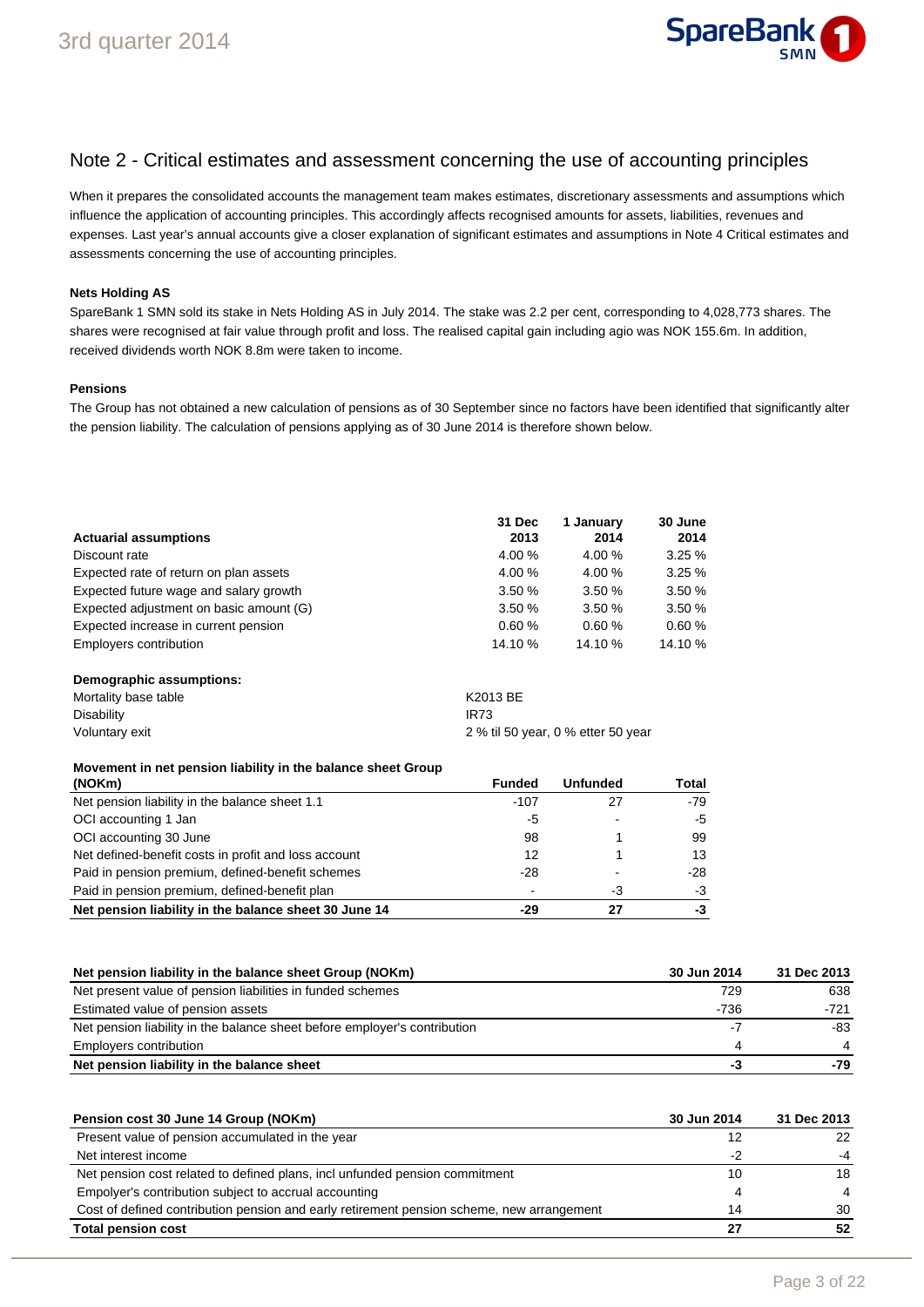

### Note 3 - Account by business line

As from 1 January 2014 the Bank's SMB portfolio is split up and assigned to Retail Banking and Corporate Banking respectively. Limited companies are transferred to Corporate Banking. Sole proprietorships, agricultural customers and associations etc are transferred to Retail Banking. Historical data have not been reworked owing to the difficulty of reconstructing such data at a sufficiently precise level.

For the subsidiaries the figures refer to the respective company accounts, while for joint ventures incorporated by the equity method the Group's profit share is stated, after tax, as well as book value of the investment at group level.

| Group 30 September 2014           |                |           |                              |                          |                 |                       |                          |                |                                    |                |
|-----------------------------------|----------------|-----------|------------------------------|--------------------------|-----------------|-----------------------|--------------------------|----------------|------------------------------------|----------------|
|                                   |                |           |                              |                          | SB <sub>1</sub> | SB <sub>1</sub>       |                          |                |                                    |                |
| <b>Profit and loss</b>            |                |           |                              |                          |                 | Finans Regnskapshuset | SB <sub>1</sub>          | <b>BN</b>      |                                    |                |
| account (NOKm)                    | <b>RM</b>      | <b>CM</b> | <b>Markets</b>               | <b>EM1</b>               | ΜN              |                       |                          |                | <b>SMN Gruppen Bank Uncollated</b> | Total          |
| Net interest                      | 629            | 621       | $-1$                         | 2                        | 95              | $-0$                  |                          |                | $-55$                              | 1,305          |
| Interest from                     |                |           |                              |                          |                 |                       |                          |                |                                    |                |
| allocated capital                 | 33             | 51        | 1                            | $\overline{\phantom{a}}$ | $\blacksquare$  |                       |                          |                | -84                                |                |
| <b>Total interest</b>             |                |           |                              |                          |                 |                       |                          |                |                                    |                |
| income                            | 661            | 672       | $-1$                         | 2                        | 95              | -0                    |                          |                | $-139$                             | 1,305          |
| Commission                        |                |           |                              |                          |                 |                       |                          |                |                                    |                |
| income and other                  |                |           |                              |                          |                 |                       |                          |                |                                    |                |
| income                            | 568            | 121       | 15                           | 270                      | $-3$            | 141                   |                          |                | 44                                 | 1,140          |
| Net return on                     |                |           |                              |                          |                 |                       |                          |                |                                    |                |
| financial                         |                |           |                              |                          |                 |                       |                          |                |                                    |                |
| investments ***)                  | $\mathbf{1}$   | 20        | 26                           |                          |                 |                       | 259                      | 78             | 245                                | 628            |
| Total income *)                   | 1,230          | 812       | 41                           | 272                      | 92              | 141                   | 259                      | 78             | 149                                | 3,074          |
| <b>Total operating</b>            |                |           |                              |                          |                 |                       |                          |                |                                    |                |
| expenses                          | 596            | 226       | 49                           | 230                      | 37              | 117                   |                          |                | 54                                 | 1,310          |
| Ordinary                          |                |           |                              |                          |                 |                       |                          |                |                                    |                |
| operating profit                  | 634            | 586       | -9                           | 42                       | 55              | 24                    | 259                      | 78             | 95                                 | 1,765          |
| Loss on loans,<br>guarantees etc. | $\overline{7}$ | 44        | $\overline{a}$               | $\blacksquare$           | 5               |                       |                          |                | $-1$                               | 55             |
| <b>Result before tax</b>          |                |           |                              |                          |                 |                       |                          |                |                                    |                |
| including held for                |                |           |                              |                          |                 |                       |                          |                |                                    |                |
| sale                              | 626            | 542       | -9                           | 42                       | 50              | 24                    | 259                      | 78             | 96                                 | 1,709          |
| Post-tax return on                |                |           |                              |                          |                 |                       |                          |                |                                    |                |
| equity **)                        | 19,8%          | 10,7%     |                              |                          |                 |                       |                          |                |                                    | 16.1%          |
|                                   |                |           |                              |                          |                 |                       |                          |                |                                    |                |
| <b>Balance</b>                    |                |           |                              |                          |                 |                       |                          |                |                                    |                |
| (NOKm)                            |                |           |                              |                          |                 |                       |                          |                |                                    |                |
| Loans and                         |                |           |                              |                          |                 |                       |                          |                |                                    |                |
| advances to                       |                |           |                              |                          |                 |                       |                          |                |                                    |                |
| customers                         | 76,773         | 34,891    |                              |                          | 3,600           |                       |                          |                |                                    | 961 116,225    |
| Adv. of this to SB1               |                |           |                              |                          |                 |                       |                          |                |                                    |                |
| Boligkreditt and                  |                |           |                              |                          |                 |                       |                          |                |                                    |                |
| SB <sub>1</sub>                   |                |           |                              |                          |                 |                       |                          |                |                                    |                |
| Næringskreditt                    | $-28,609$      | $-1,130$  |                              |                          |                 |                       |                          |                | -1                                 | $-29,740$      |
| Individual                        |                |           |                              |                          |                 |                       |                          |                |                                    |                |
| allowance for                     |                |           |                              |                          |                 |                       |                          |                |                                    |                |
| impairment on loan                | $-28$          | $-142$    |                              |                          | $-11$           |                       |                          |                | $\mathbf 0$                        | $-182$         |
| Group allowance                   |                |           |                              |                          |                 |                       |                          |                |                                    |                |
| for impairment on                 |                |           |                              |                          |                 |                       |                          |                |                                    |                |
| loan                              | $-90$          | $-188$    | $\overline{\phantom{a}}$     | $\blacksquare$           | $-16$           | $\blacksquare$        | $\overline{\phantom{a}}$ | $\blacksquare$ | $-0$                               | $-295$         |
| Other assets                      | 249            | 132       | ÷                            | 280                      | 10              | 128                   |                          | 1,341 1,187    | 27,857                             | 31,185         |
| <b>Total</b>                      |                |           |                              |                          |                 |                       |                          |                |                                    |                |
| assets                            | 48,296         | 33,563    | ۰                            | 280                      | 3,582           | 128                   |                          | 1,341 1,187    |                                    | 28,816 117,194 |
|                                   |                |           |                              |                          |                 |                       |                          |                |                                    |                |
| Deposits to                       |                |           |                              |                          |                 |                       |                          |                |                                    |                |
| customers                         | 31,632         | 24,747    |                              |                          |                 |                       |                          |                | 1,621                              | 58,000         |
| Other liabilities and             |                |           |                              |                          |                 |                       |                          |                |                                    |                |
| equity                            | 16,664         | 8,816     | $\qquad \qquad \blacksquare$ | 280                      | 3,582           | 128                   |                          | 1,341 1,187    | 27,196                             | 59,194         |
| <b>Total</b>                      |                |           |                              |                          |                 |                       |                          |                |                                    |                |
| liabilites                        | 48,296         | 33,563    | $\blacksquare$               | 280                      | 3,582           | 128                   |                          | 1,341 1,187    |                                    | 28,816 117,194 |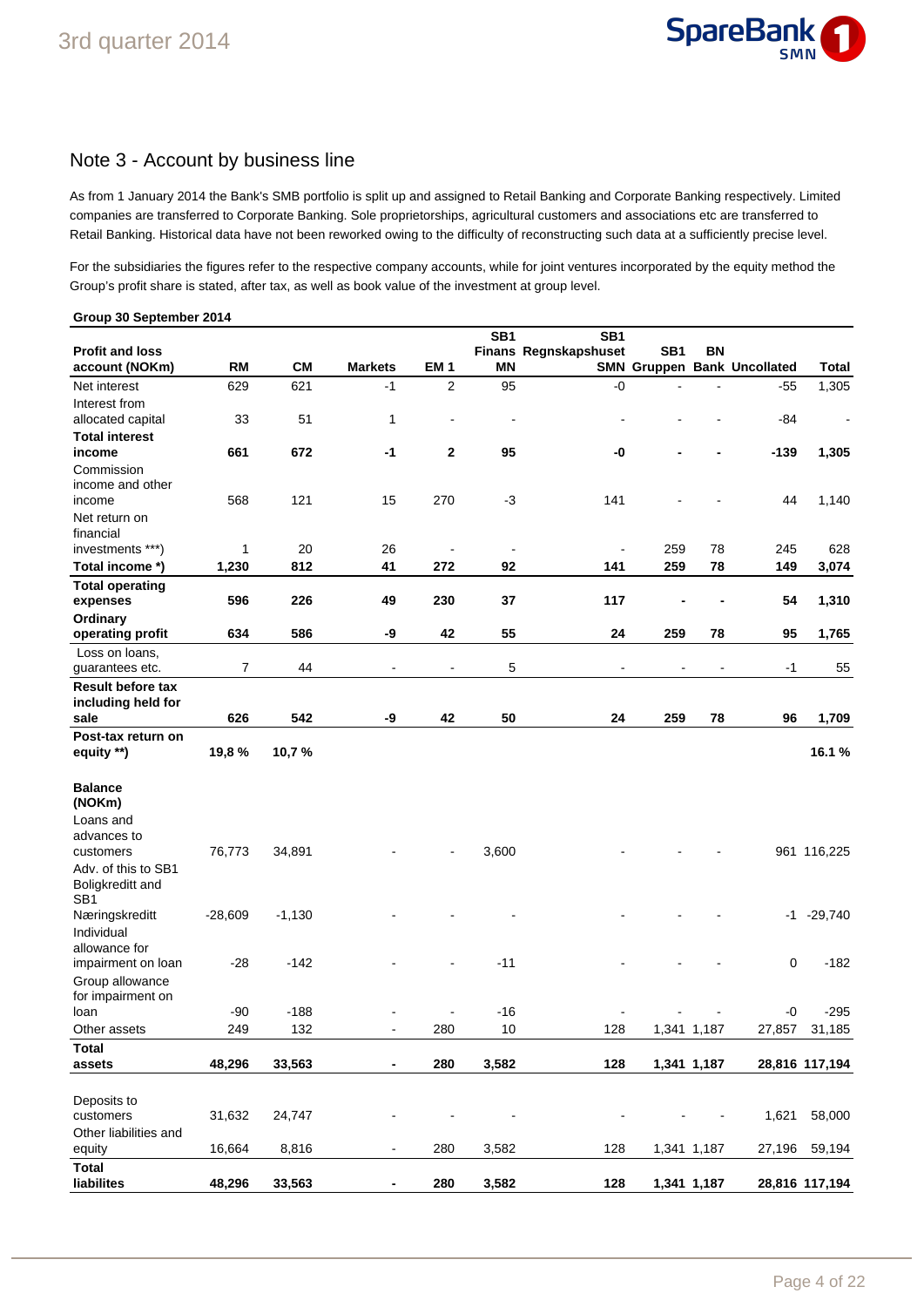

#### **Group 30 September 2013**

|                                       |                |                |                               |                          |                          | SB <sub>1</sub> | SB1                          |                 |                |                                    |                |
|---------------------------------------|----------------|----------------|-------------------------------|--------------------------|--------------------------|-----------------|------------------------------|-----------------|----------------|------------------------------------|----------------|
| <b>Profit and loss</b>                |                |                | Group                         |                          | EМ                       |                 | <b>Finans Regnskapshuset</b> | SB <sub>1</sub> | BN             |                                    |                |
| account (NOKm)                        | RM             |                | <b>SME Corporates Markets</b> |                          | 1                        | ΜN              |                              |                 |                | <b>SMN Gruppen Bank Uncollated</b> | Total          |
| Net interest                          | 457            | 213            | 509                           | 10                       | 3                        | 89              |                              |                 |                | $-101$                             | 1,180          |
| Interest from                         |                |                |                               |                          |                          |                 |                              |                 |                |                                    |                |
| allocated capital                     | $\overline{7}$ | $\overline{2}$ | 20                            | -0                       |                          |                 |                              |                 |                | $-28$                              | $\blacksquare$ |
| <b>Total interest</b>                 |                |                |                               |                          |                          |                 |                              |                 |                |                                    |                |
| income                                | 464            | 214            | 529                           | 9                        | 3                        | 89              |                              |                 |                | $-129$                             | 1,180          |
| Commission income<br>and other income | 505            | 58             | 58                            |                          | 25 289                   | $-2$            | 102                          |                 |                | 46                                 | 1,081          |
| Net return on<br>financial            |                |                |                               |                          |                          |                 |                              |                 |                |                                    |                |
| investments ***)                      | 1              | 1              | 47                            | 31                       | $\blacksquare$           | ÷,              | ÷,                           | 153             | 75             | 73                                 | 380            |
| Total income *)                       | 969            | 273            | 634                           |                          | 66 292                   | 87              | 102                          | 153             | 75             | -10                                | 2,641          |
| <b>Total operating</b>                |                |                |                               |                          |                          |                 |                              |                 |                |                                    |                |
| expenses                              | 474            | 98             | 185                           |                          | 63 239                   | 33              | 90                           | $\blacksquare$  | ×,             | 75                                 | 1,256          |
| <b>Ordinary operating</b>             |                |                |                               |                          |                          |                 |                              |                 |                |                                    |                |
| profit                                | 496            | 175            | 449                           | 3                        | 53                       | 54              | 12                           | 153             | 75             | -85                                | 1,384          |
| Loss on loans,                        |                |                |                               |                          |                          |                 |                              |                 |                |                                    |                |
| guarantees etc.                       | 6              | 6              | 49                            | $\overline{\phantom{a}}$ | $\overline{\phantom{a}}$ | 11              | $\blacksquare$               | $\blacksquare$  | $\blacksquare$ | -4                                 | 68             |
| <b>Result before tax</b>              |                |                |                               |                          |                          |                 |                              |                 |                |                                    |                |
| including held for                    |                |                |                               |                          |                          |                 |                              |                 |                |                                    |                |
| sale                                  | 490            | 169            | 400                           | 3                        | 53                       | 43              | 12                           | 153             | 75             | -81                                | 1,316          |
| Post-tax return on                    |                |                |                               |                          |                          |                 |                              |                 |                |                                    |                |
| equity                                | 37.0 %         | 31.4 %         | 13.8%                         |                          |                          |                 |                              |                 |                |                                    | 13.3 %         |
|                                       |                |                |                               |                          |                          |                 |                              |                 |                |                                    |                |
| Balance (NOKm)                        |                |                |                               |                          |                          |                 |                              |                 |                |                                    |                |
| Loans and                             |                |                |                               |                          |                          |                 |                              |                 |                |                                    |                |
| advances to                           |                |                |                               |                          |                          |                 |                              |                 |                |                                    |                |
| customers                             | 65,418         | 9,124          | 31,775                        |                          |                          | 3,308           |                              |                 |                |                                    | 612 110,237    |
| Adv. of this to                       |                |                |                               |                          |                          |                 |                              |                 |                |                                    |                |
| SpareBank 1                           |                |                |                               |                          |                          |                 |                              |                 |                |                                    |                |
| <b>Boligkreditt</b>                   | $-29,125$      | $-400$         | $-869$                        |                          |                          |                 |                              |                 |                | 402                                | $-29,992$      |
| Individual allowance                  |                |                |                               |                          |                          |                 |                              |                 |                |                                    |                |
| for impairment on                     |                |                |                               |                          |                          |                 |                              |                 |                |                                    |                |
| loan                                  | $-27$          | -16            | $-107$                        |                          |                          | $-18$           |                              |                 |                | 0                                  | $-168$         |
| Group allowance for                   |                |                |                               |                          |                          |                 |                              |                 |                |                                    |                |
| impairment on loan                    | $-73$          | $-30$          | $-175$                        |                          |                          | $-16$           |                              |                 |                | -0                                 | $-295$         |
|                                       |                |                |                               |                          |                          |                 |                              |                 |                |                                    |                |
| Other assets                          | 252            | 26             | 212                           |                          | $-305$                   | 14              | 79                           |                 | 1,029 1,168    | 29,109                             | 32,195         |
| <b>Total assets</b>                   | 36,446         | 8,704          | 30,835                        |                          | $-305$                   | 3,288           | 79                           |                 | 1,029 1,168    |                                    | 30,123 111,977 |
|                                       |                |                |                               |                          |                          |                 |                              |                 |                |                                    |                |
| Deposits to                           |                |                |                               |                          |                          |                 |                              |                 |                |                                    |                |
| customers                             | 24,450         | 8,641          | 19,330                        |                          |                          |                 |                              |                 |                | 1,052                              | 53,474         |
| Other liabilities and                 |                |                |                               |                          |                          |                 |                              |                 |                |                                    |                |
| equity                                | 11,996         | 63             | 11,505                        |                          | $-305$                   | 3,288           | 79                           |                 | 1,029 1,168    | 29,071                             | 58,503         |
|                                       |                |                |                               |                          |                          |                 |                              |                 |                |                                    |                |
| <b>Total liabilites</b>               | 36,446         | 8,704          | 30,835                        |                          | $-305$                   | 3,288           | 79                           |                 | 1,029 1,168    |                                    | 30,123 111,977 |

\*) A portion of capital market income (Markets) is distributed on RM and CM

\*\*) As from the third quarter 2014, calculation of capital employed in Retail Banking and Corporate Banking is based on regulatory capital. This capital is grossed up to 13.5% to be in line with the capital plan. Figures for 2013 are not adjusted as a result of this.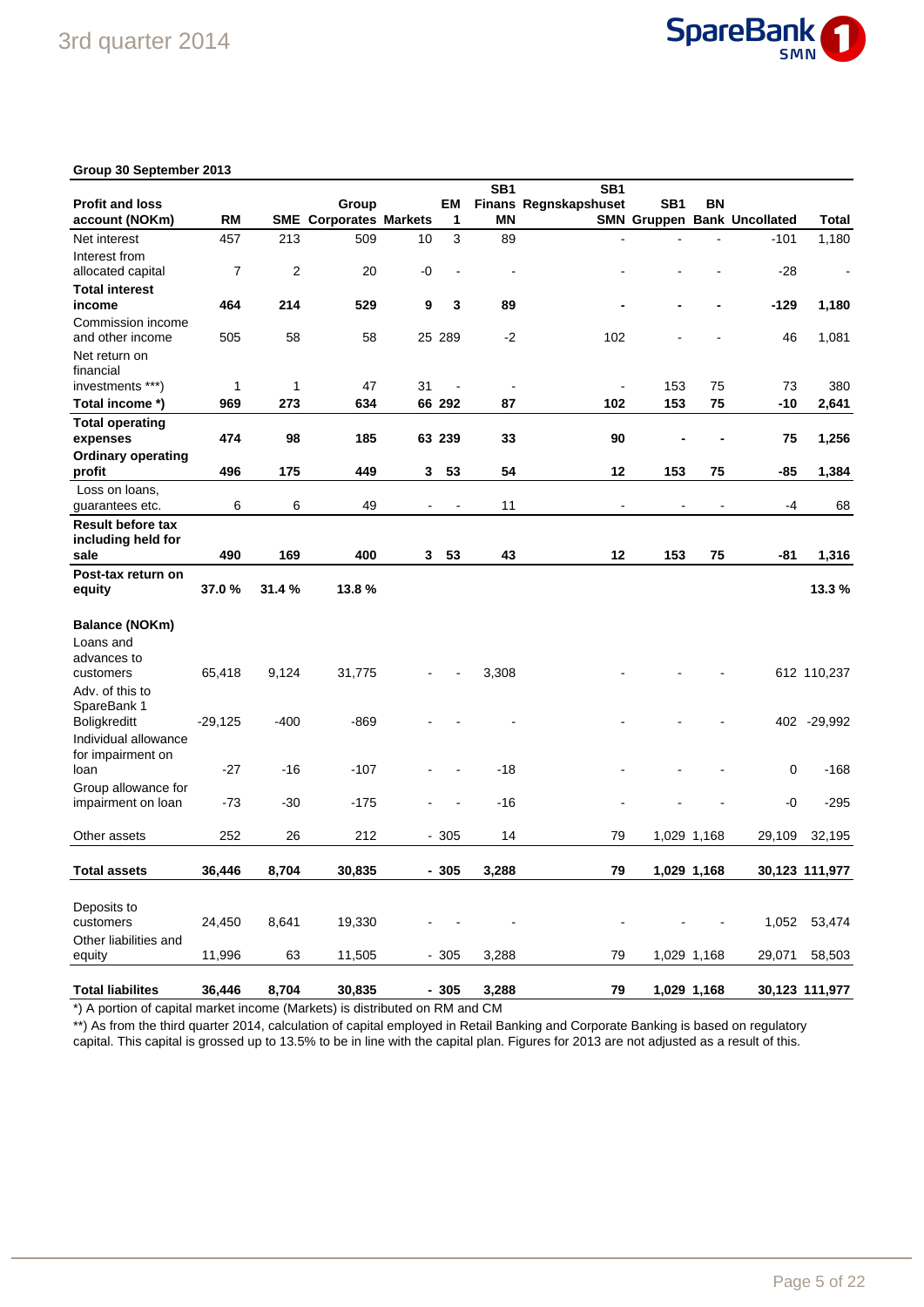

| ***) Specification of net return on financial investments including held for sale (NOKm) | 30 Sep 2014 | 30 Sep 2013 |
|------------------------------------------------------------------------------------------|-------------|-------------|
| Capital gains/dividends, shares                                                          | 216         | 45          |
| Bonds and derivatives                                                                    | $-18$       | $-14$       |
| Forex and fixed income business, Markets                                                 | 46          | 58          |
| Net return on financial investments                                                      | 245         | 90          |
| SpareBank 1 Gruppen                                                                      | 259         | 153         |
| SpareBank 1 Boligkreditt                                                                 | 23          | 25          |
| SpareBank 1 Næringskreditt                                                               | 30          | 5           |
| <b>BN Bank</b>                                                                           | 78          | 75          |
| SpareBank 1 Markets                                                                      | $-22$       |             |
| Companies owned by SpareBank 1 SMN Invest                                                | 18          |             |
| Other companies                                                                          | -3          | 32          |
| Income from investment in related companies                                              | 383         | 290         |
| <b>Total</b>                                                                             | 629         | 380         |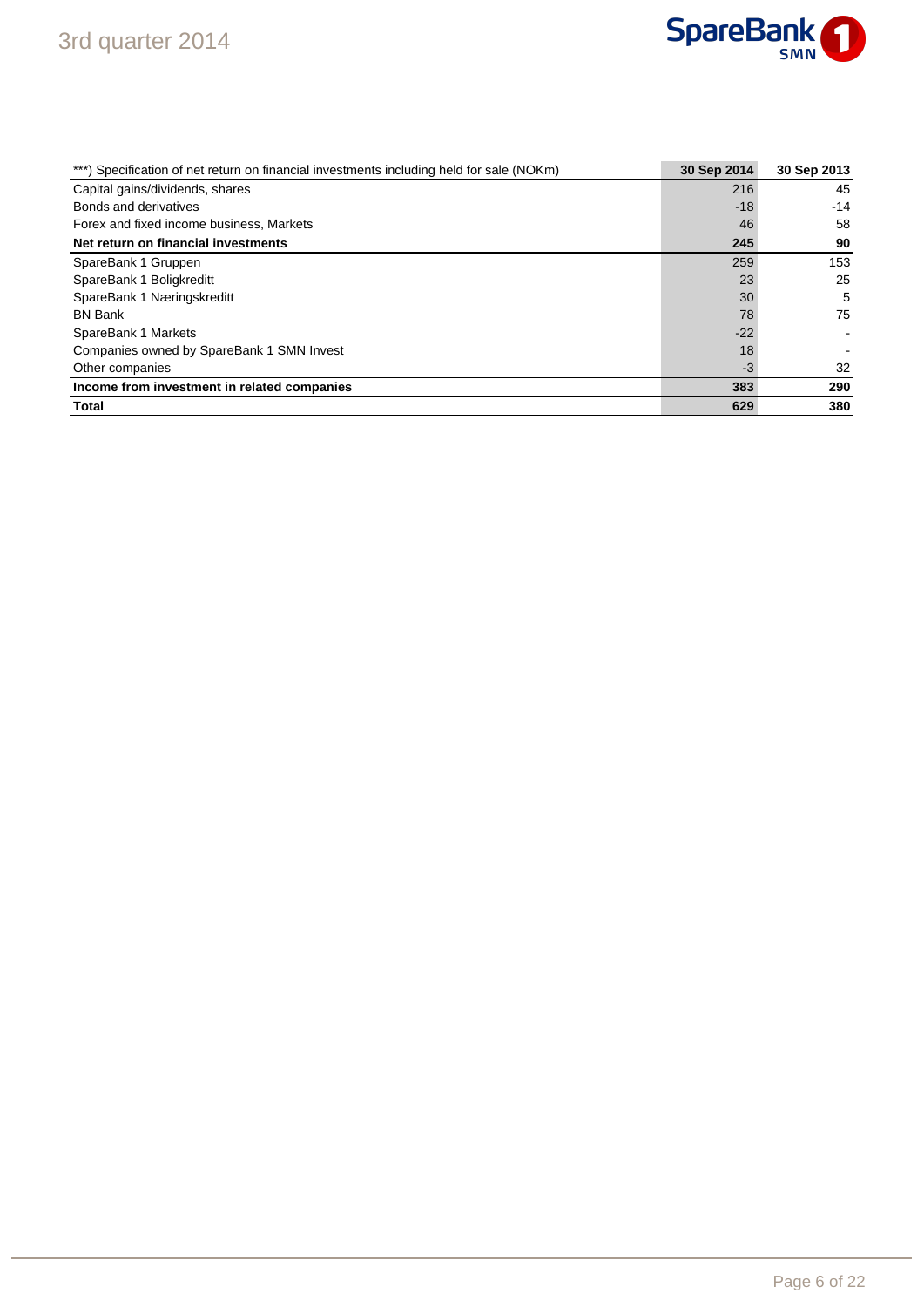

# Note 4 - Operating expenses

|                | <b>Parent bank</b> |         |                                        |                 | Group           |                |
|----------------|--------------------|---------|----------------------------------------|-----------------|-----------------|----------------|
| 31 Dec<br>2013 | 30 Sept<br>2013    | 30 Sept | 2014 (NOKm)                            | 30 Sept<br>2014 | 30 Sept<br>2013 | 31 Dec<br>2013 |
| 592            | 449                |         | 461 Personnel expenses                 | 735             | 701             | 923            |
| 187            | 134                |         | 159 IT costs                           | 177             | 149             | 206            |
| 24             | 17                 |         | 15 Postage and transport of valuables  | 19              | 21              | 29             |
| 38             | 27                 |         | 31 Marketing                           | 59              | 38              | 58             |
| 53             | 36                 |         | 29 Ordinary depreciation               | 80              | 85              | 118            |
| 120            | 93                 |         | 88 Operating expenses, real properties | 68              | 73              | 118            |
| 58             | 38                 |         | 43 Purchased services                  | 51              | 46              | 71             |
| 125            | 93                 |         | 90 Other operating expenses            | 122             | 143             | 199            |
| 1,197          | 886                |         | 916 Total other operating expenses     | 1,310           | 1,256           | 1,722          |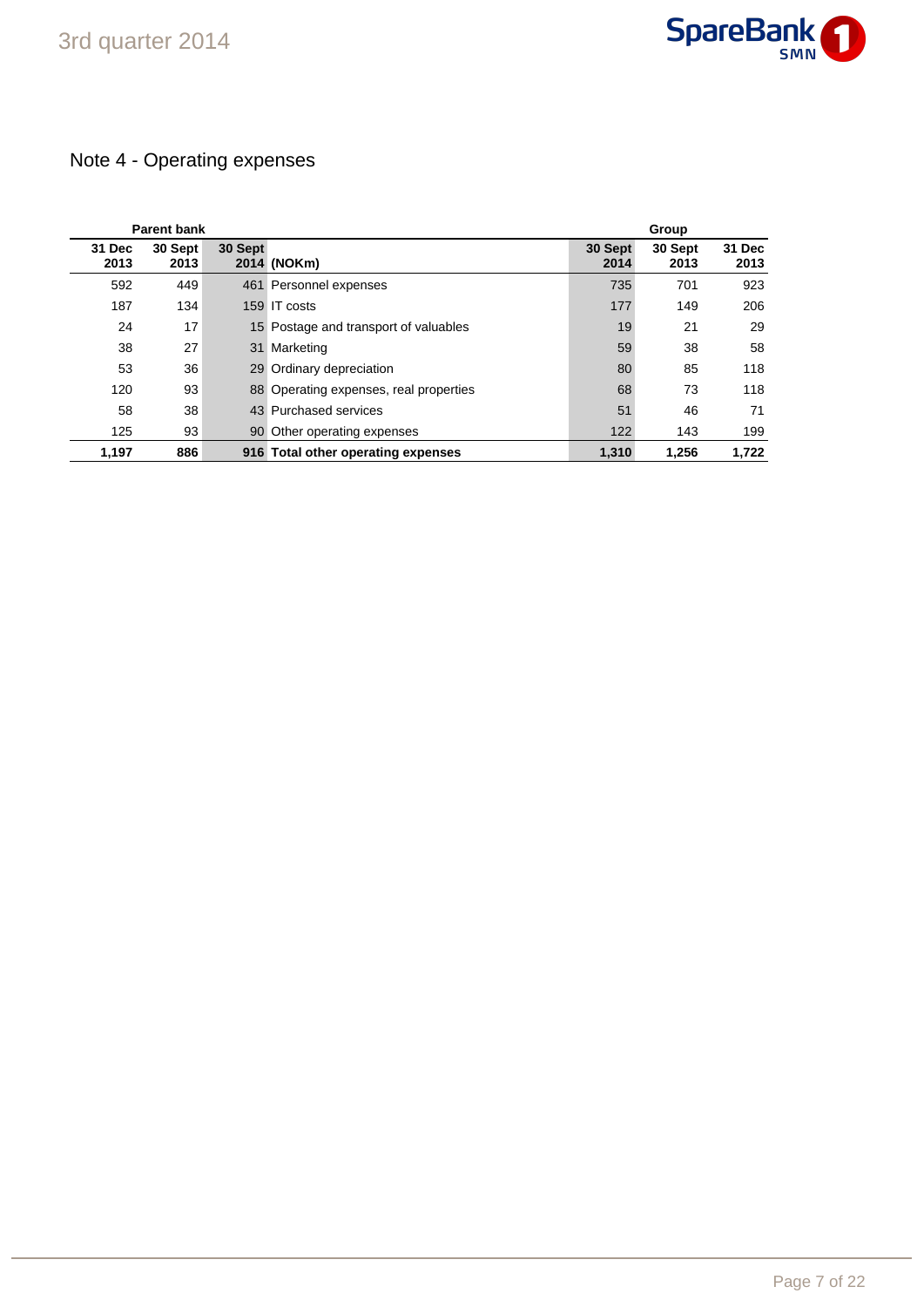

# Note 5 - Distribution of loans by sector/industry

| Parent bank    |                |        |                                                                   | Group          |                |                |  |
|----------------|----------------|--------|-------------------------------------------------------------------|----------------|----------------|----------------|--|
| 31 Dec<br>2013 | 30 Sep<br>2013 | 30 Sep | 2014 (NOKm)                                                       | 30 Sep<br>2014 | 30 Sep<br>2013 | 31 Dec<br>2013 |  |
| 6,208          | 6,054          |        | 6,617 Agriculture, forestry, fisheries, hunting                   | 6,761          | 6,210          | 6,359          |  |
| 2,334          | 2,336          |        | 1,244 Sea farming industries                                      | 1,385          | 2,479          | 2,463          |  |
| 1,946          | 1,948          |        | 2,033 Manufacturing                                               | 2,305          | 2,145          | 2,142          |  |
| 2,693          | 2,993          |        | 2,741 Construction, power and water supply                        | 3,241          | 3,525          | 3,207          |  |
| 2,275          | 2,294          |        | 2,699 Retail trade, hotels and restaurants                        | 2,861          | 2,464          | 2,442          |  |
| 5,395          | 5,339          |        | 4,764 Maritime sector                                             | 4,777          | 5,347          | 5,402          |  |
| 12,048         | 11,907         |        | 12,660 Property management                                        | 12,739         | 11,978         | 12,118         |  |
| 3,646          | 3,407          |        | 3.347 Business services                                           | 3,580          | 3,636          | 3,867          |  |
| 2,284          | 2,499          |        | 2,567 Transport and other services provision                      | 2,992          | 2,899          | 2,706          |  |
| 400            | 224            |        | 252 Public administration                                         | 272            | 252            | 423            |  |
| 2,391          | 1,946          |        | 2,830 Other sectors                                               | 2,833          | 1,952          | 2,395          |  |
| 41,619         | 40,947         |        | 41,754 Gross Ioans in retail market                               | 43,746         | 42,887         | 43,523         |  |
| 67,146         | 66,000         |        | 70,870 Wage earners                                               | 72,479         | 67,350         | 68,515         |  |
| 108,765        | 106,946        |        | Gross Ioans incl. SB1 Boligkreditt /SB1<br>112,624 Næringskreditt | 116,225        | 110,237        | 112,038        |  |
| 30,514         | 29,502         |        | 28,518 SpareBank 1 Boligkreditt                                   | 28,518         | 29,502         | 30,514         |  |
| 1,221          | 892            |        | 1,222 SpareBank 1 Næringskreditt                                  | 1,222          | 892            | 1,221          |  |
| 77,030         | 76,552         |        | 82,884 Gross Ioans in balance sheet                               | 86,485         | 79,842         | 80,303         |  |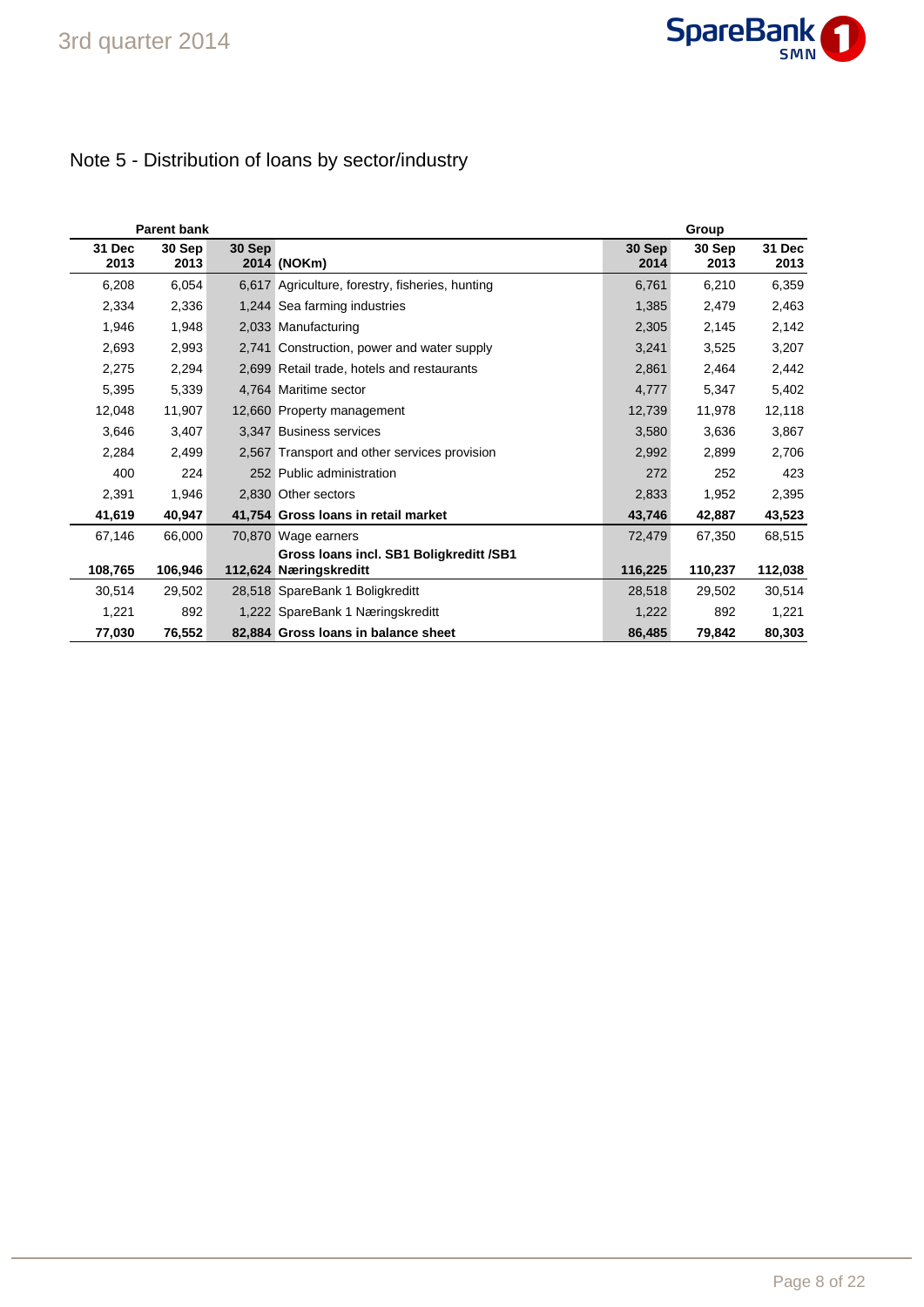

### Note 6 - Losses on loans and guarantees

|                | <b>Parent bank</b> |        |                                                                              |                | Group          |                |
|----------------|--------------------|--------|------------------------------------------------------------------------------|----------------|----------------|----------------|
| 31 Dec<br>2013 | 30 Sep<br>2013     | 30 Sep | 2014 (NOKm)                                                                  | 30 Sep<br>2014 | 30 Sep<br>2013 | 31 Dec<br>2013 |
| 22             | 22                 |        | Change in individual impairment losses provisions for the<br>20 period       | 9              | 25             | 29             |
|                |                    |        | Change in collective impairment losses provisions for the<br>- period        |                |                |                |
| 34             | 33                 |        | Actual loan losses on commitments for which provisions<br>27 have been made  | 34             | 38             | 40             |
| 39             | 12                 |        | Actual loan losses on commitments for which no provision<br>16 has been made | 25             | 16             | 45             |
| $-13$          | -9                 |        | -12 Recoveries on commitments previously written-off                         | $-12$          | $-11$          | $-14$          |
| 82             | 58                 |        | 51 Losses of the year on loans and guarantees                                | 55             | 68             | 101            |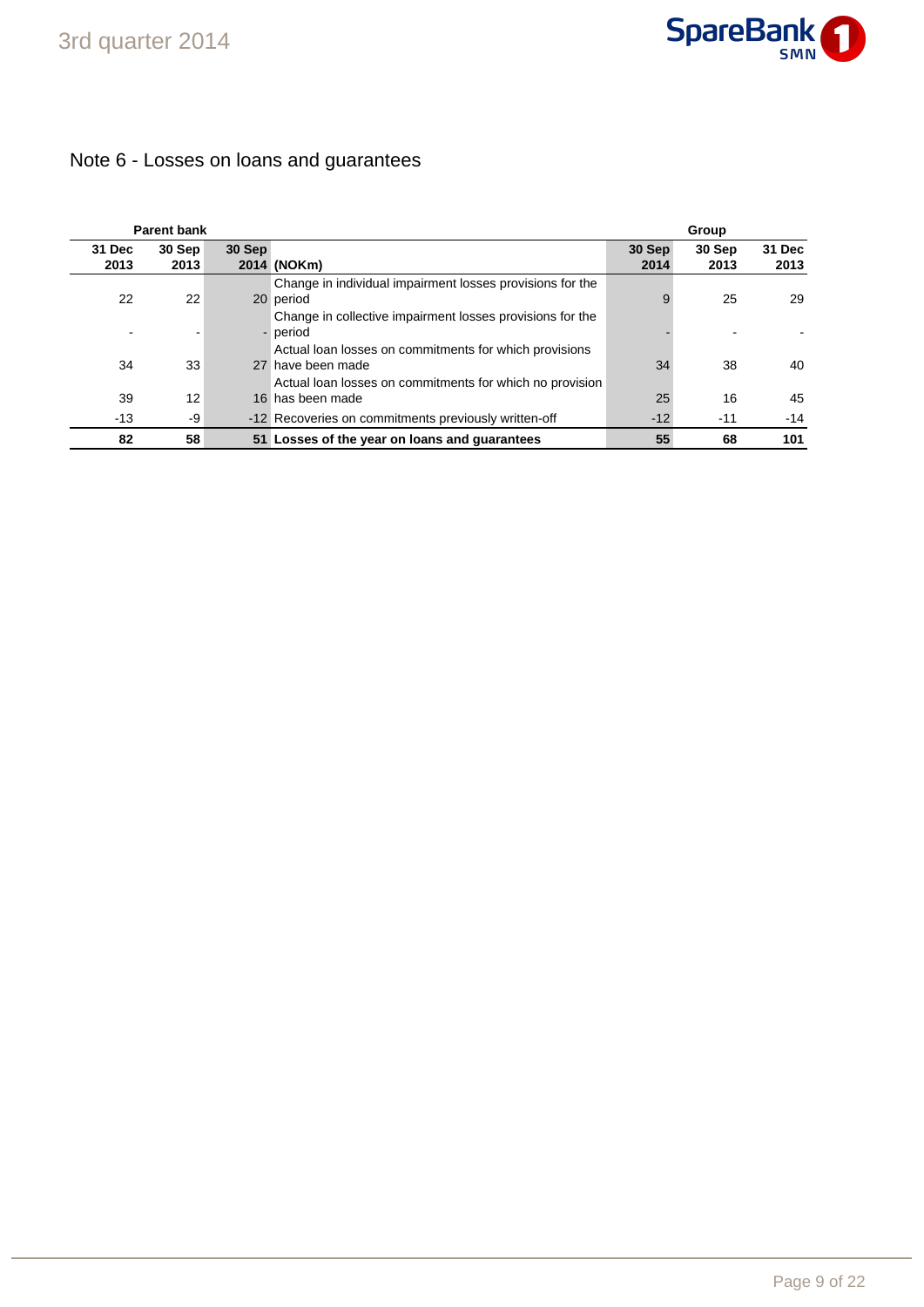

### Note 7 - Losses

|                | <b>Parent bank</b> |        |                                                                                                                         |                | Group          |                |
|----------------|--------------------|--------|-------------------------------------------------------------------------------------------------------------------------|----------------|----------------|----------------|
| 31 Dec<br>2013 | 30 Sep<br>2013     | 30 Sep | 2014 (NOKm)                                                                                                             | 30 Sep<br>2014 | 30 Sep<br>2013 | 31 Dec<br>2013 |
| 129            | 129                |        | 150 Individual write-downs to cover loss on loans at 1.1 *)<br>+ Increased write-downs on provisions previously written | 173            | 144            | 144            |
| 12             | 10                 |        | 5 down                                                                                                                  |                | 11             | 15             |
| 16             | 10                 |        | 15 - Reversal of provisions from previous periods                                                                       | 23             | 11             | 18             |
| 59             | 54                 |        | 57 + Write-downs on provisions not previously written down                                                              | 59             | 62             | 71             |
| 34             | 33                 |        | - Actual losses during the period for which provisions for<br>27 individual impairment losses have been made previously | 34             | 38             | 40             |
| 150            | 150                |        | 170 Specification of loss provisions at end of period                                                                   | 182            | 168            | 173            |
| 73             | 45                 |        | 43 Actual losses                                                                                                        | 59             | 54             | 85             |

\*) Individually assessed impairment write-downs on guarantees, totalling NOK 1m, are shown in the balance sheet as a liability under 'Other liabilities'.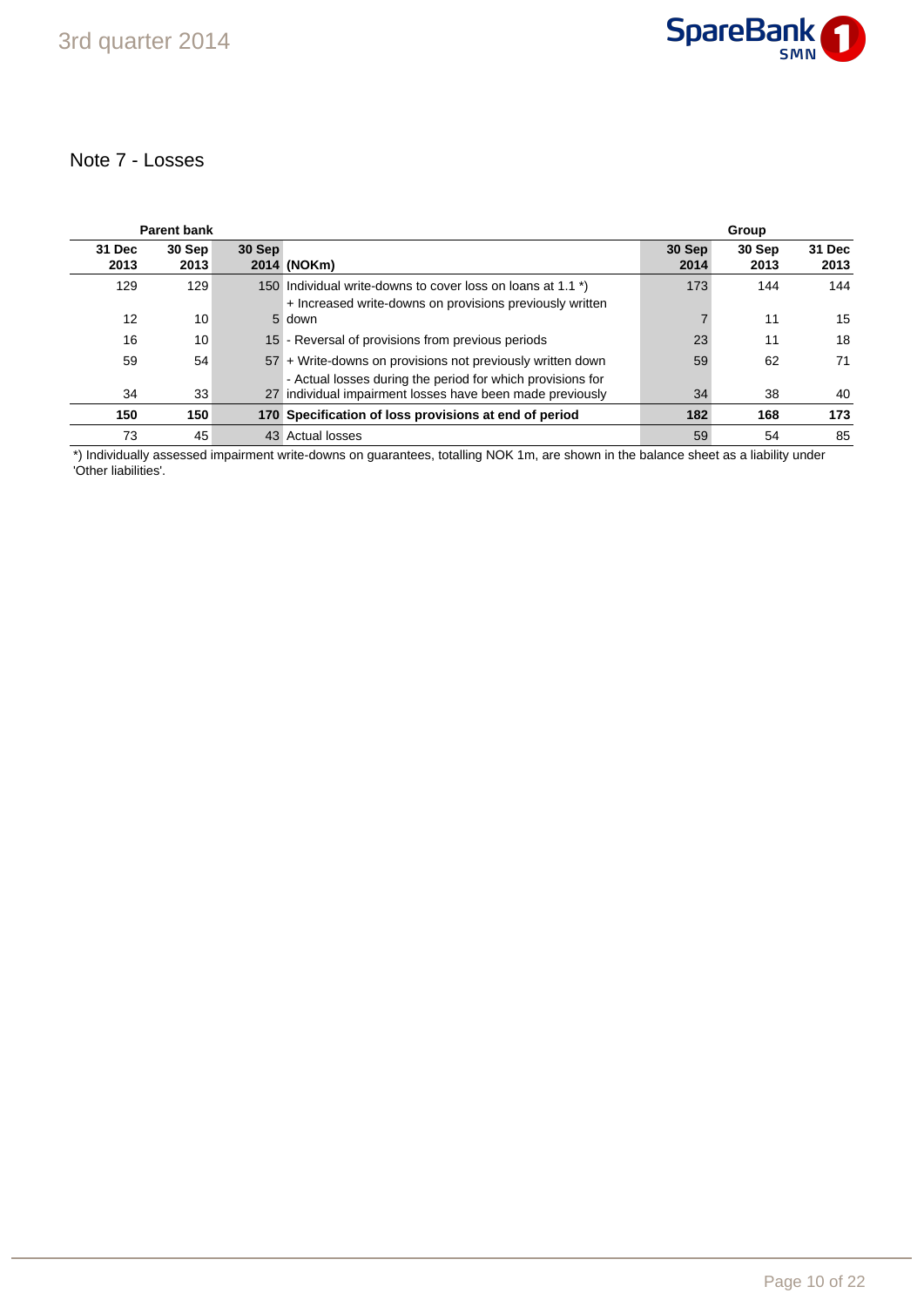### Note 8 - Defaults

|                | <b>Parent bank</b> |        |                                               |                | Group          |                |
|----------------|--------------------|--------|-----------------------------------------------|----------------|----------------|----------------|
| 31 Dec<br>2013 | 30 Sep<br>2013     | 30 Sep | 2014 (NOKm)                                   | 30 Sep<br>2014 | 30 Sep<br>2013 | 31 Dec<br>2013 |
|                |                    |        | <b>Total defaults</b>                         |                |                |                |
| 311            | 322                |        | 268 Loans in default for more than 90 days *) | 338            | 391            | 386            |
| 73             | 66                 | 85     | - Individual write-downs                      | 92             | 79             | 87             |
| 238            | 256                |        | 183 Net defaults                              | 246            | 312            | 299            |
| 24 %           | 21 %               |        | 32 % Provision rate                           | 27 %           | 20 %           | 23 %           |
|                |                    |        | <b>Problem Loans</b>                          |                |                |                |
| 146            | 193                |        | 194 Problem Ioans (not in default)            | 206            | 209            | 157            |
| 76             | 84                 | 85     | - Individual write-downs                      | 90             | 89             | 86             |
| 70             | 109                |        | 109 Net problem loans                         | 117            | 119            | 71             |
| 52 %           | 43 %               |        | 44 % Provision rate                           | 43 %           | 43 %           | 55 %           |

\*) There are no defaults that relates to loans in the guarantee portfolio taken over from BN Bank per Q3.

Any default in this portfolio will not entail loss for SpareBank 1 SMN.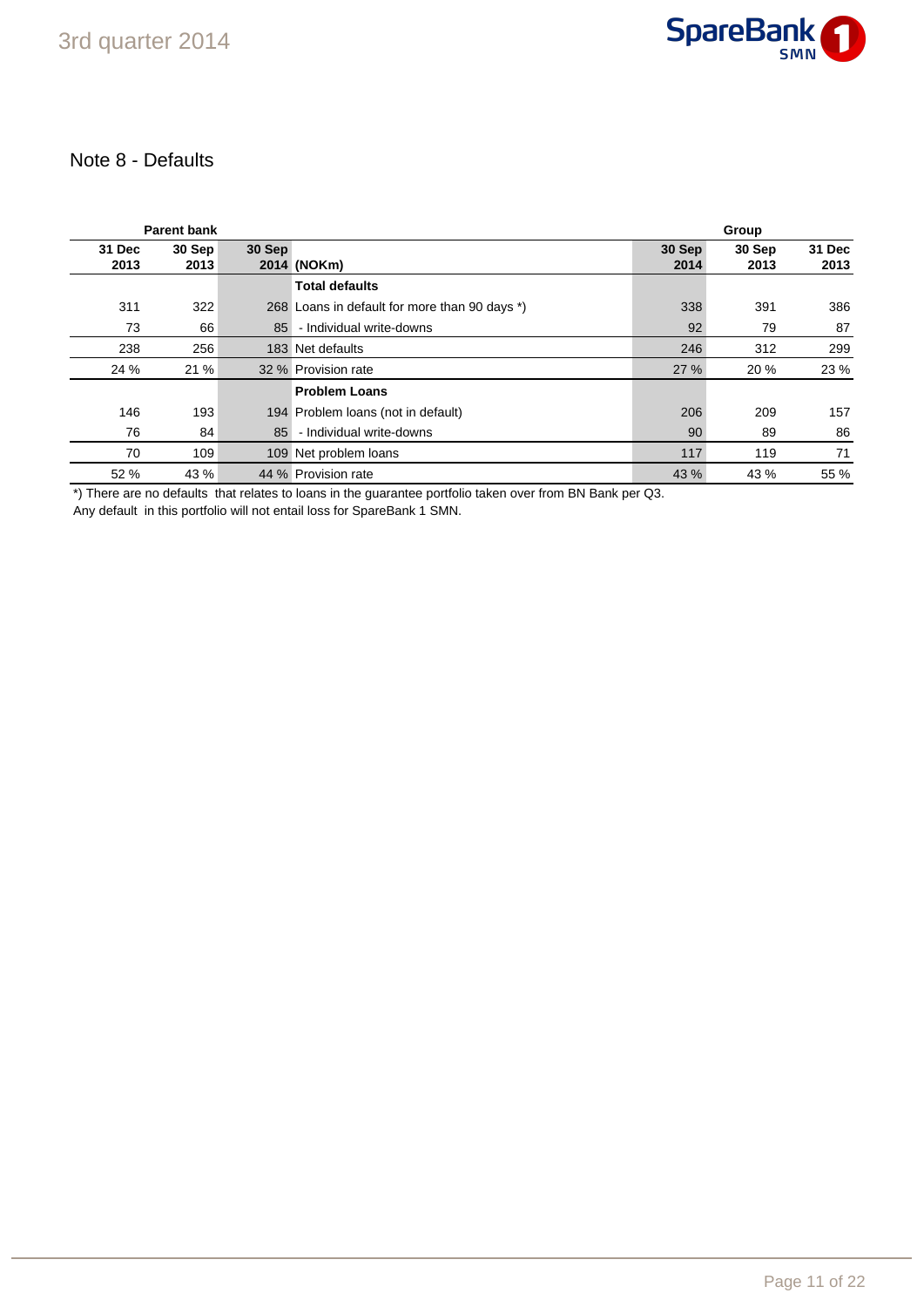

### Note 9 - Other assets

| <b>Parent bank</b> |                |        |                                      | Group          |                |                |
|--------------------|----------------|--------|--------------------------------------|----------------|----------------|----------------|
| 31 Dec<br>2013     | 30 Sep<br>2013 | 30 Sep | 2014 (NOKm)                          | 30 Sep<br>2014 | 30 Sep<br>2013 | 31 Dec<br>2013 |
| $\blacksquare$     |                |        | 7 Deferred tax benefit               | 25             | 14             | 18             |
| 170                | 182            | 161    | Fixed assets                         | 1,128          | 1,214          | 1,176          |
| 1,568              | 1,503          |        | 1,244 Earned income not yet received | 1,258          | 1,507          | 1,591          |
| 207                | 503            |        | 346 Accounts receivable, securities  | 346            | 503            | 207            |
| 82                 | 74             |        | 11 Pensions                          | 11             | 74             | 82             |
| 83                 | 240            |        | 152 Other assets                     | 429            | 282            | 270            |
| 2,110              | 2,501          | 1.921  | <b>Total other assets</b>            | 3,198          | 3,593          | 3,344          |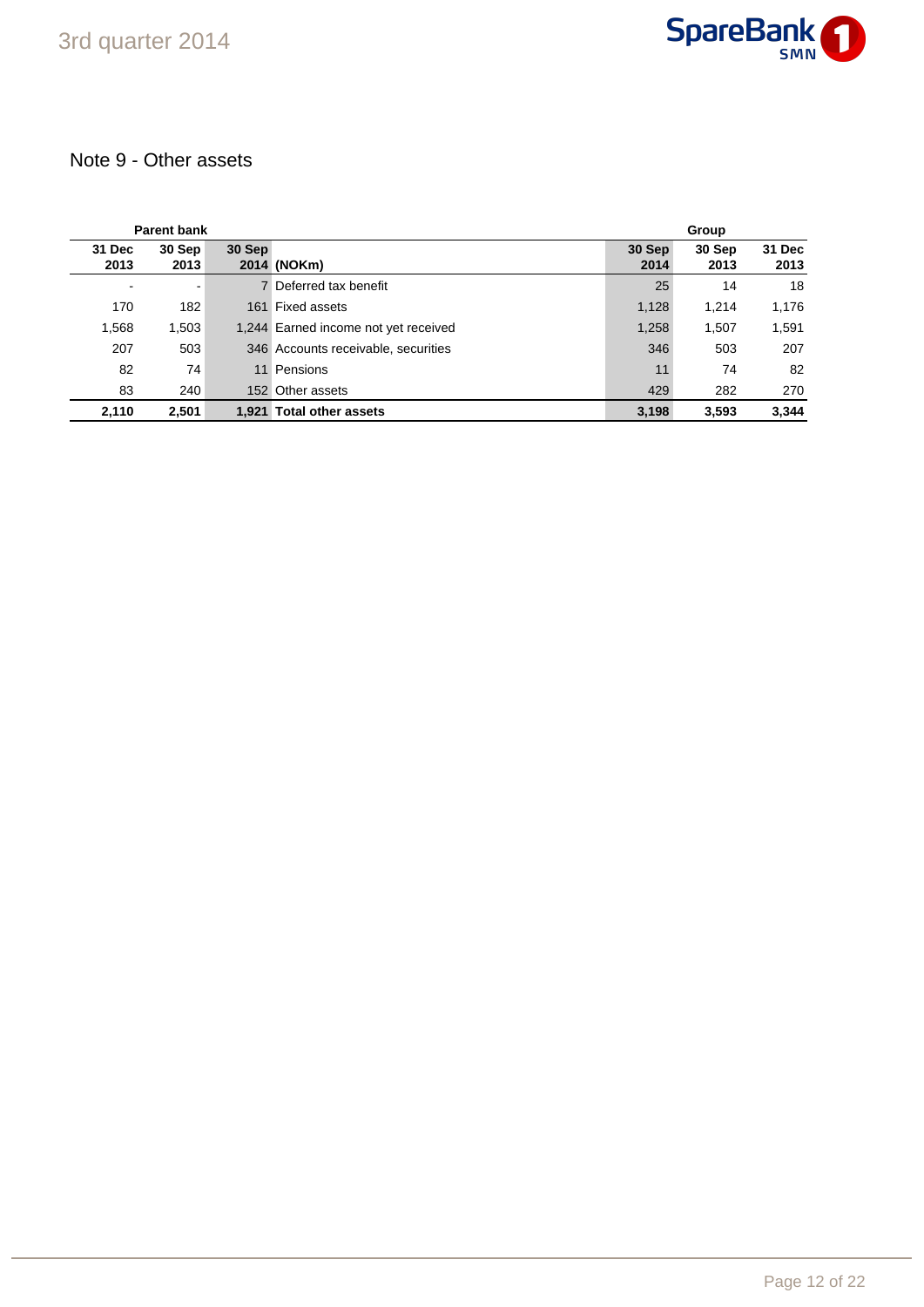

# Note 10 - Distribution of customer deposits by sector/industry

| <b>Parent bank</b> |                |              |                                                 |                | Group          |                |
|--------------------|----------------|--------------|-------------------------------------------------|----------------|----------------|----------------|
| 31 Dec<br>2013     | 30 Sep<br>2013 | 30 Sep       | 2014 (NOKm)                                     | 30 Sep<br>2014 | 30 Sep<br>2013 | 31 Dec<br>2013 |
| 2,059              | 2,004          |              | 2,347 Agriculture, forestry, fisheries, hunting | 2,347          | 2,004          | 2,059          |
| 406                | 202            |              | 328 Sea farming industries                      | 328            | 202            | 406            |
| 1,239              | 1,298          |              | 1,577 Manufacturing                             | 1,577          | 1,298          | 1,239          |
| 1,808              | 1,636          |              | 1,596 Construction, power and water supply      | 1,596          | 1,636          | 1,808          |
| 4,313              | 3,053          |              | 3,227 Retail trade, hotels and restaurants      | 3,227          | 3,053          | 4,313          |
| 2,150              | 1,970          |              | 1,691 Maritime sector                           | 1,691          | 1,970          | 2,150          |
| 4,142              | 4,117          |              | 4,189 Property management                       | 4,065          | 4,014          | 4,033          |
| 4,885              | 4,879          |              | 4.540 Business services                         | 4,540          | 4,930          | 4,885          |
| 4,320              | 3,829          |              | 4,319 Transport and other services provision    | 4,050          | 3,524          | 3,999          |
| 4,723              | 4,609          |              | 4.977 Public administration                     | 4,977          | 4,609          | 4,723          |
| 2,620              | 2,486          |              | 3.688 Other sectors                             | 3,655          | 2,458          | 2,594          |
| 32,666             | 30,083         | 32,480 Total |                                                 | 32,053         | 29,698         | 32,209         |
| 23,865             | 23,776         |              | 25,947 Wage earners                             | 25,947         | 23,776         | 23,865         |
| 56,531             | 53,859         |              | 58,427 Total deposits                           | 58,000         | 53,474         | 56,074         |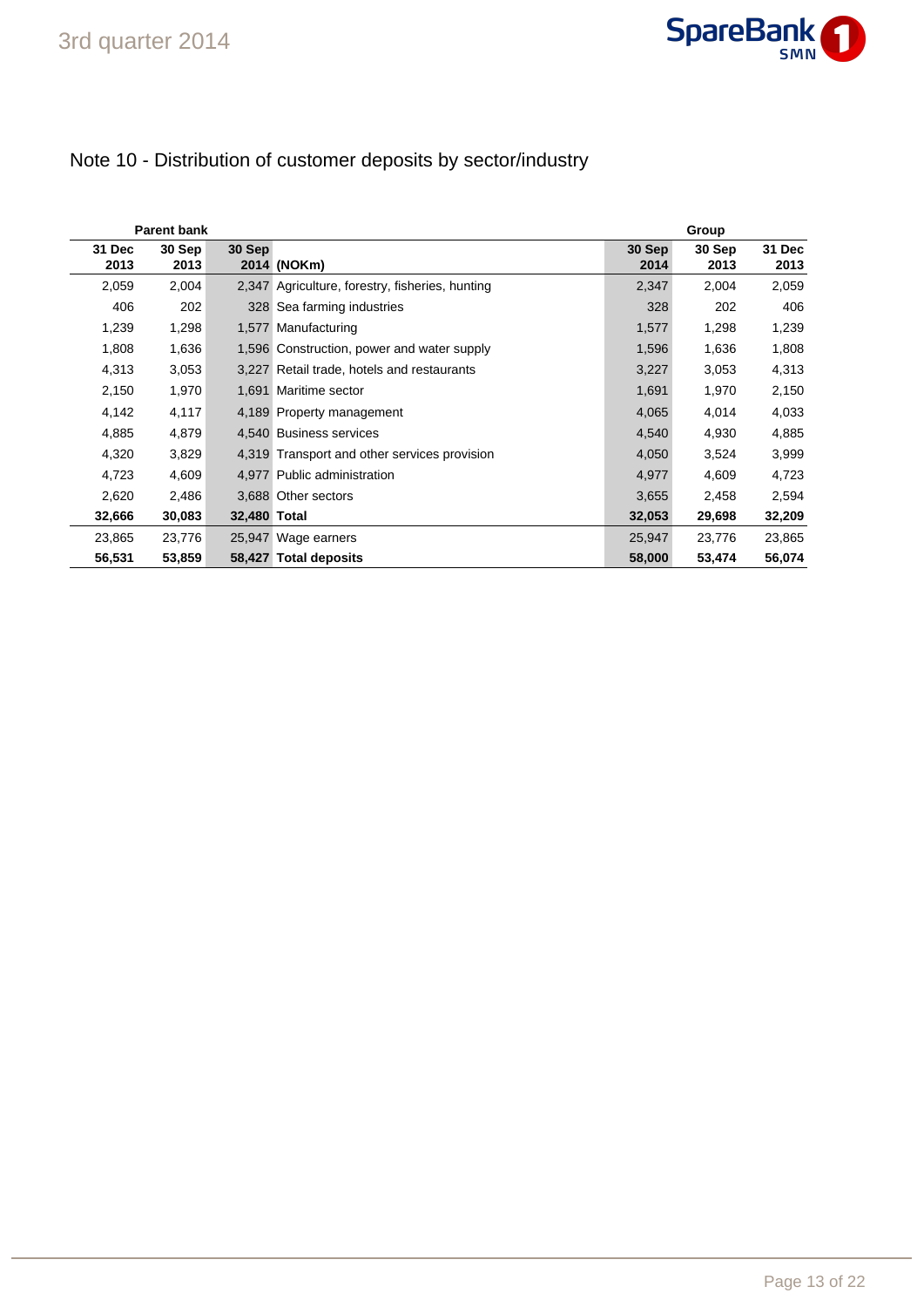

### Note 11 - Debt created by issue of securities

|                | <b>Parent bank</b> |              |                                                | Group          |                |                |
|----------------|--------------------|--------------|------------------------------------------------|----------------|----------------|----------------|
| 31 Dec<br>2013 | 30 Sep<br>2013     | 30 Sep       | 2014 (NOKm)                                    | 30 Sep<br>2014 | 30 Sep<br>2013 | 31 Dec<br>2013 |
| 2,750          | 110                |              | 300 Short-term debt instruments, nominal value | 300            | 110            | 2,750          |
| 30.718         | 29.250             |              | 29,564 Bond debt, nominal value                | 29.564         | 29.250         | 30.718         |
| 294            | 232                |              | 627 Value adiustments                          | 627            | 232            | 294            |
| 33.762         | 29.592             | 30,491 Total |                                                | 30.491         | 29.592         | 33,762         |

#### **Change in securities debt, subordinated debt and hybrid equity (NOKm)**

|                                                    | 30 Sep<br>2014 |                | <b>Fallen</b><br>due/<br><b>Issued Redeemed</b> | Other<br>changes | 31 Dec<br>2013 |
|----------------------------------------------------|----------------|----------------|-------------------------------------------------|------------------|----------------|
| Short-term debt instruments, nominal value         | 300            | 300            | 2,750                                           | -                | 2,750          |
| Bond debt, nominal value                           | 29,564         | 6,427          | 7,064                                           | $-517$           | 30,718         |
| Value adjustments                                  | 627            |                | $\blacksquare$                                  | 333              | 294            |
| Total                                              | 30,491         | 6,727          | 9,814                                           | $-184$           | 33,762         |
|                                                    | 30 Sep<br>2014 |                | <b>Fallen</b><br>due/<br><b>Issued Redeemed</b> | Other<br>changes | 31 Dec<br>2013 |
| Ordinary subordinated loan capital, nominal value  | 1,528          |                |                                                 | 6                | 1,522          |
| Perpetual subordinated loan capital, nominal value | 300            |                | $\overline{\phantom{0}}$                        | ۰                | 300            |
| Hybrid equity, nominal value                       | 1,400          | $\blacksquare$ |                                                 | $\blacksquare$   | 1,400          |
| Value adjustments                                  | 87             |                | $\overline{\phantom{0}}$                        | 5                | 82             |
| Total                                              | 3,315          |                | $\blacksquare$                                  | 11               | 3,304          |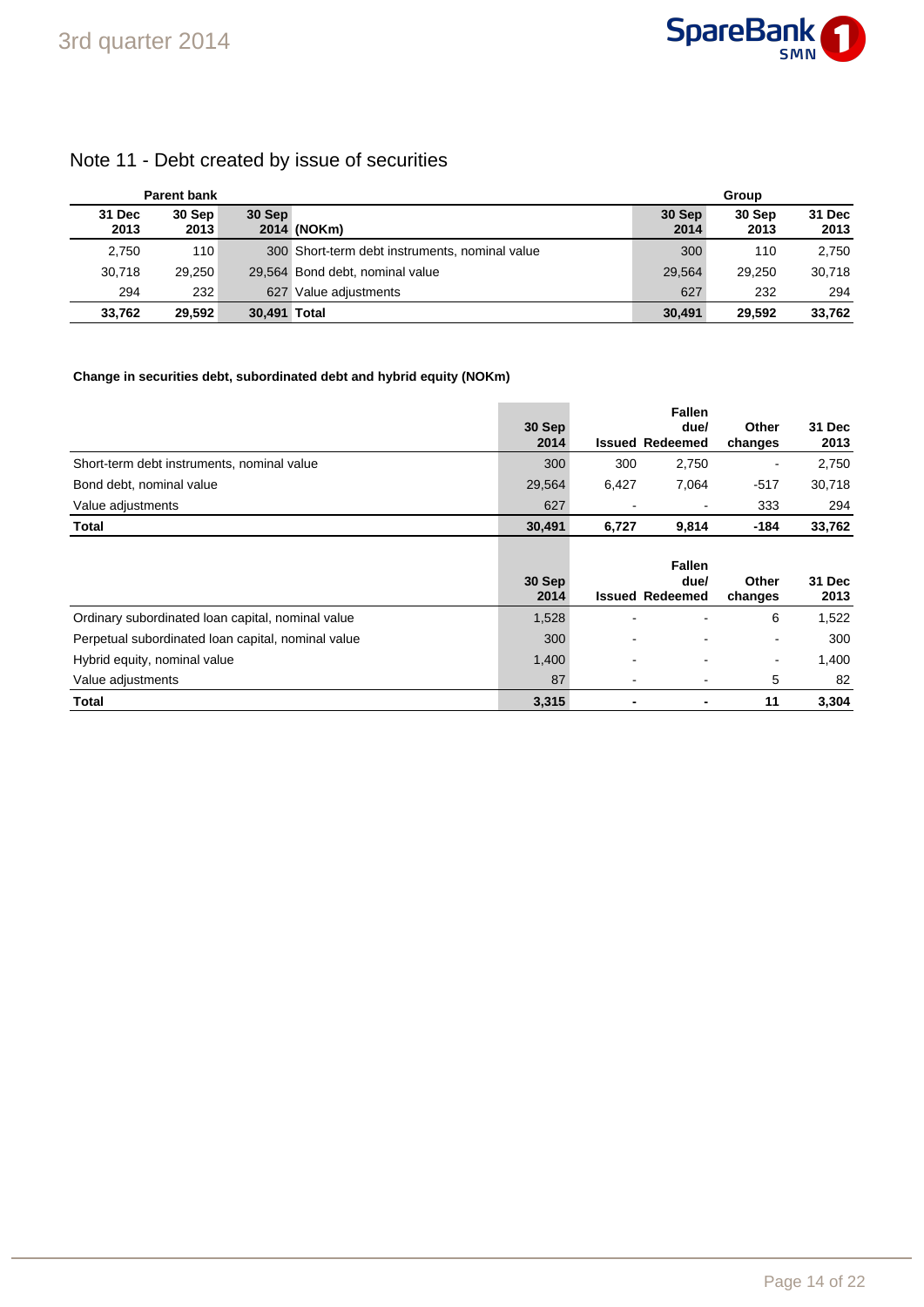

### Note 12 - Other liabilities

|                | <b>Parent bank</b> |        |                                                         |                | Group          |                |  |  |
|----------------|--------------------|--------|---------------------------------------------------------|----------------|----------------|----------------|--|--|
| 31 Dec<br>2013 | 30 Sep<br>2013     | 30 Sep | 2014 (NOKm)                                             | 30 Sep<br>2014 | 30 Sep<br>2013 | 31 Dec<br>2013 |  |  |
| 17             | 98                 |        | - Deferred tax                                          |                | 106            | 23             |  |  |
| 438            | 375                |        | 342 Payable tax                                         | 395            | 423            | 476            |  |  |
| 8              | 14                 |        | 8 Capital tax                                           | 8              | 14             | 8              |  |  |
| 883            | 1,056              |        | 1,028 Accrued expenses and received, non-accrued income | 1,175          | 1,301          | 1,091          |  |  |
| 48             | 59                 |        | 57 Provision for accrued expenses and commitments       | 57             | 59             | 48             |  |  |
|                |                    |        | - Pension liabilities                                   |                | 2              | $\overline{2}$ |  |  |
| 73             | 52                 |        | 53 Drawing debt                                         | 53             | 52             | 73             |  |  |
| 7              | 4                  |        | 8 Creditors                                             | 42             | 41             | 29             |  |  |
| 339            | 2,150              |        | 1.490 Debt from securities                              | 1,490          | 2,150          | 339            |  |  |
| 179            | 714                |        | 386 Other liabilities                                   | 421            | 665            | 213            |  |  |
| 1,992          | 4,522              |        | 3.372 Total other liabilites                            | 3,656          | 4,812          | 2,303          |  |  |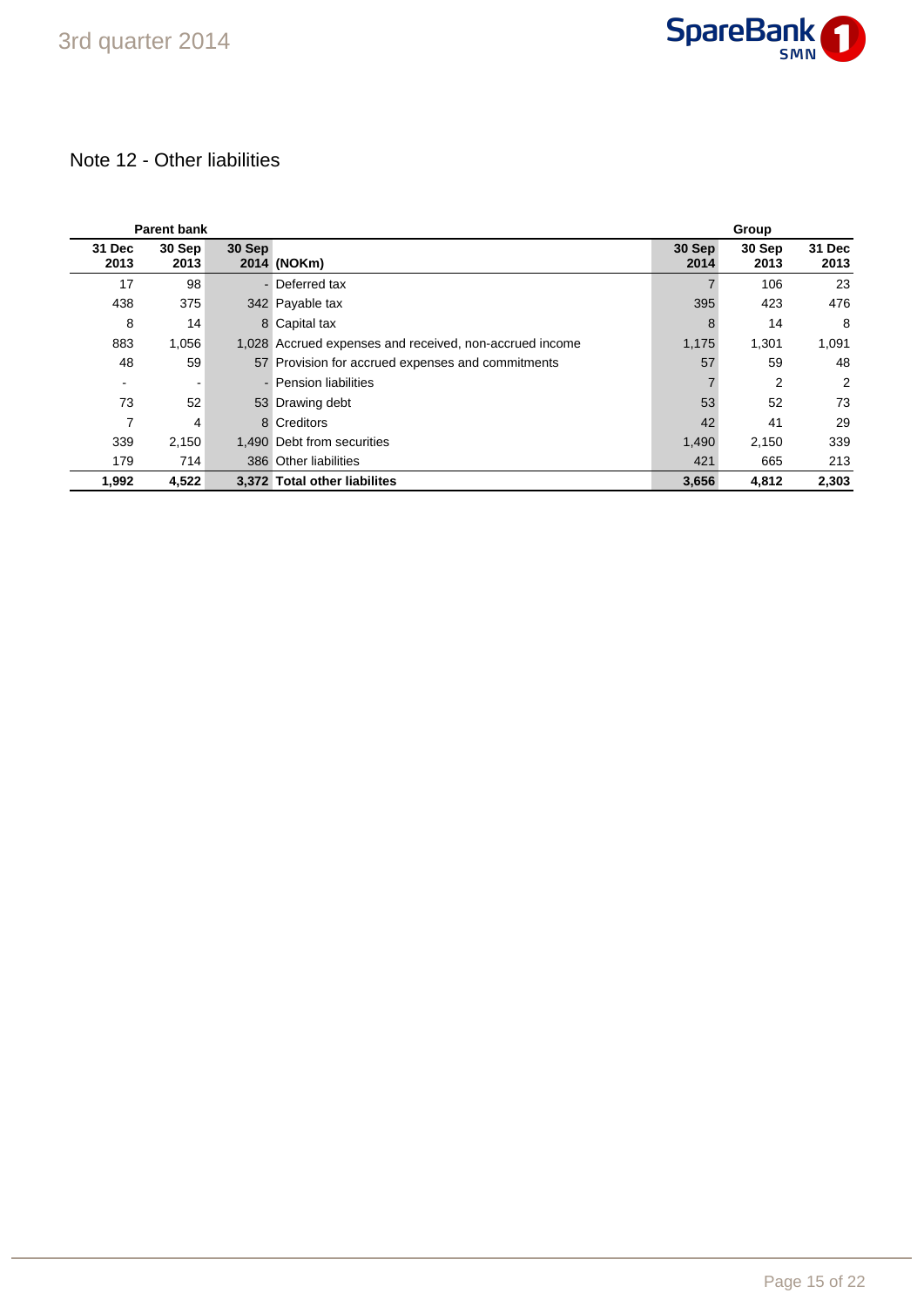

### Note 13 - Capital adequacy

The Ministry of Finance adopted on 22 August 2014 amendments to regulations on capital requirements taking effect on 30 September 2014. The amendments bring Norwegian legislation into line with the EU's new capital requirements framework (CRR/CRD IV). This framework is for the present not incorporated into the EEA agreement, although its most important provisions have been incorporated in the Financial Institutions Act and the Securities Trading Act. The adjusted legislation entered into force on 1 July 2013, and requires a gradual increase in minimum requirements on Common Equity Tier 1 (CET1) capital in the period to 1 July 2016.

As of 30 September 2014 the capital conservation buffer requirement is 2.5 per cent and the systemic risk requirement is 3 per cent. The systemic risk buffer rose by 1 percentage point as from 1 July 2014. These requirements are additional to the requirement of 4.5 per cent CET1 capital, so that the overall minimum requirement on CET1 capital is 10 per cent. On 30 June 2015 a countercyclical buffer requirement of 1 percentage point will become effective, bringing the overall minimum CET1 requirement to 11 per cent.

Norwegian authorities have chosen to continue the Basel 1 floor as a floor for risk weighted assets.

SpareBank 1 SMN utilises the Internal Rating Based Approach (IRB) for credit risk. Use of IRB imposes wide-ranging requirements on the bank's organisational set-up, competence, risk models and risk management systems. In June 2013 the bank applied for approval to switch to Advanced IRB for those portfolios currently reported under the IRB Foundation Approach.

The most central changes in connection with the new rules:

- Deductions in own funds will primarily reduce CET1 capital, whereas previously CET1 capital and supplementary capital were reduced equally on a 50-50 basis
- Changes in deductions in respect of assets in other financial institutions. A distinction is drawn between significant and non-significant assets, and deductions are to be made in the same asset class as that to which the owned asset belongs. The limit for deductions in respect of assets in other financial institutions is raised from 2 per cent of the other institution's own funds to 10 per cent ownership. The deductions are limited to 10 per cent of own CET1 capital, and all assets below 10 per cent are part of risk weighted assets. The previous capital adequacy reserve no longer applies
- Deferred tax benefit related to temporary differences within 10 per cent own CET1 capital will now not be deductible, but will instead be risk weighted at 250 per cent. Deferred tax benefit above 10 per cent will be deductible from CET1 capital
- The sum of deferred tax benefit and significant assets that are deducted from CET1 capital cannot constitute more than 17.65 per cent of own CET1 capital
- Introduction of Additional Value Adjustments (AVA deductions) requirement for prudent valuation
- Introduction of Credit Value Adjustments (CVA) for derivative positions
- Changes in rules governing risk weighting of exposures to covered bonds and rated institutions, will now be risk weighted based on the institution's own rating

In connection with changed requirements on conditions governing hybrid capital, hybrid capital not meeting the new requirements over time will not be eligible as other core capital. The bonds will subject to a stepwise reduction of 30 per cent in 2015 and 10 per cent thereafter. As at 30 September 2014 SpareBank 1 SMN held hybrid capital worth NOK 450m that will be subject to stepwise reduction. Finanstilsynet may require the hybrid capital to be written down in proportion to equity capital if the bank's CET1 capital ratio falls below 5.125 per cent.

As from the second quarter 2013 the measurement of operational risk switched from the Basic Indicator Approach to the Standardised Approach. At group level the Basic Indicator Approach still applies to subsidiaries.

Capital adequacy figures are stated in accordance with the new reporting requirements as from 30 September2014. Comparatives have not been restated.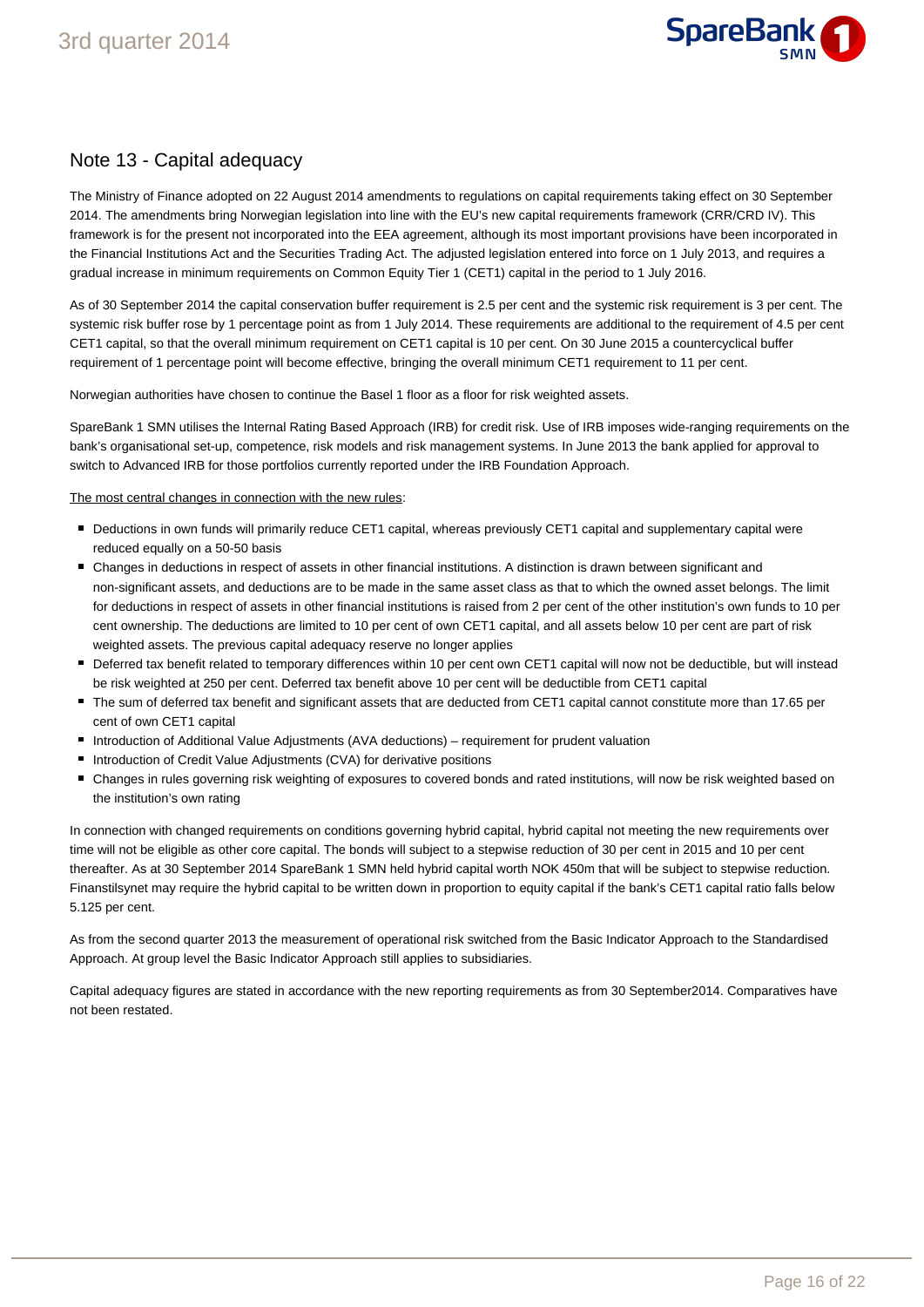# 3rd quarter 2014



|                | <b>Parent Bank</b><br>Group |          |                                                                                 |                |                |                |
|----------------|-----------------------------|----------|---------------------------------------------------------------------------------|----------------|----------------|----------------|
| 31 Dec<br>2013 | 30 Sep<br>2013              | 30 Sep   | 2014 (NOKm)                                                                     | 30 Sep<br>2014 | 30 Sep<br>2013 | 31 Dec<br>2013 |
| 2,597          | 2,597                       |          | 2,597 Equity capital certificates                                               | 2,597          | 2,597          | 2,597          |
| -0             | -0                          |          | -0 - Own holding of ECCs                                                        | $-0$           | -0             | -0             |
| 895            | 895                         |          | 895 Premium fund                                                                | 895            | 895            | 895            |
| 2,496          | 1,889                       |          | 2,496 Dividend equalisation fund                                                | 2,496          | 1,889          | 2,496          |
| 3,276          | 2,944                       |          | 3,276 Savings bank's reserve                                                    | 3,276          | 2,944          | 3,276          |
| 227            |                             |          | Recommended dividends                                                           |                |                | 227            |
| 124            |                             |          | - Provision for gifts                                                           |                |                | 124            |
| 195            | 106                         |          | 195 Unrealised gains reserve                                                    | 206            | 123            | 206            |
|                | 38                          |          | -65 Other equity and minority interest                                          | 1,282          | 1,312          | 1,354          |
|                |                             |          | - Minority interests                                                            | 69             | 65             | 67             |
|                | 1,089                       |          | 1,194 Net profit                                                                | 1,407          | 1,038          | $\blacksquare$ |
| 9,811          | 9,557                       |          | 10,588 Total book equity                                                        | 12,228         | 10,863         | 11,242         |
| -447           | $-447$                      |          | -447 Deferred taxes, goodwill and other intangible assets                       | $-565$         | $-589$         | $-582$         |
|                |                             |          | - Part of reserve for unrealised gains, associated companies                    | 131            | 57             | 98             |
| $-352$         |                             |          | Deduction for allocated dividends and gifts                                     |                |                | $-361$         |
| $-401$         | $-399$                      |          | 50 % deduction for subordinated capital in other financial<br>- institutions    |                | $-90$          | $-106$         |
|                |                             |          | 50 % deduction for expected losses on IRB, net of                               |                |                |                |
| $-240$         | $-234$                      |          | - write-downs                                                                   |                | $-210$         | $-214$         |
|                |                             |          | 50 % capital adequacy reserve                                                   |                | $-554$         | $-595$         |
|                |                             |          | Minority interests recognised in other equity capital                           | -69            |                |                |
|                |                             |          | Minority interests eligible for inclusion in CET1 capital                       | 34             |                |                |
| $-109$         | $-109$                      |          | -28 Surplus financing of pension obligations                                    | $-21$          | $-107$         | $-107$         |
|                | $-1,089$                    |          | -1,194 Net profit                                                               | $-1,407$       | $-1,038$       | $\blacksquare$ |
|                |                             |          | Year-to-date profit included in core capital (73 per cent pre                   |                |                |                |
|                | 795                         | 872 tax) |                                                                                 | 1,027          | 758            |                |
|                |                             |          | -27 Value adjustments due to requirements for prudent valuation                 | $-36$          |                |                |
|                |                             |          | -300 Positive value of adjusted expected loss under IRB Approach                | $-367$         |                |                |
|                |                             |          | Direct, indirect and synthetic investments in financial sector                  |                |                |                |
|                |                             |          | - companies                                                                     | $-349$         |                |                |
| 8,262          | 8,075                       |          | 9,465 Total common equity Tier one                                              | 10,605         | 9,089          | 9,374          |
| 1,431          | 1,431                       |          | 1,440 Hybrid capital, core capital                                              | 1,707          | 1,619          | 1,615          |
|                |                             |          | Direct, indirect and synthetic investments in financial sector                  |                |                |                |
|                |                             |          | companies                                                                       | -9             |                |                |
| 9,693          | 9,506                       |          | 10,905 Total core capital                                                       | 12,302         | 10,707         | 10,989         |
|                |                             |          | Supplementary capital in excess of core capital                                 |                |                |                |
|                |                             |          | - Fund bonds, hybrid capital in excess of 15 per cent                           |                | 28             | 31             |
| 1,873          | 1,910                       |          | 1,875 Subordinated capital                                                      | 2,566          | 2,173          | 2,313          |
|                |                             |          | 50 % deduction for subordinated capital in other financial                      |                |                |                |
| $-401$         | $-399$                      |          | - institutions                                                                  |                | $-90$          | $-106$         |
|                |                             |          | 50 % deduction for expected losses on IRB, net of                               |                |                |                |
| $-240$         | $-234$                      |          | - write-downs                                                                   |                | $-210$         | $-214$         |
|                |                             |          | 50 % capital adequacy reserve                                                   |                | $-554$         | $-595$         |
| $\blacksquare$ | $\overline{\phantom{a}}$    |          | Direct, indirect and synthetic investments in financial sector<br>-43 companies | $-43$          |                |                |
| 1,231          | 1,277                       |          | 1,833 Total supplementary capital                                               | 2,523          | 1,346          | 1,428          |
| 10,924         | 10,783                      |          | 12,738 Net subordinated capital                                                 | 14,826         | 12,053         | 12,417         |
|                |                             |          | Minimum requirements subordinated capital                                       |                |                |                |
| 1,573          | 1,592                       |          | 1,482 Involvement with spesialised enterprises                                  | 1,732          | 1,592          | 1,573          |
| 1,478          | 1,442                       |          | 1,328 Other corporations exposure                                               | 1,375          | 1,443          | 1,479          |
| 363            | 336                         |          | 790 Mass market exposure, property                                              | 1,233          | 591            | 628            |
| 70             | 70                          |          | 138 Mass market exposure, SMBs                                                  | 147            | 76             | 74             |
| 28             | 31                          |          | 40 Other retail exposure                                                        | 42             | 35             | 33             |
| 1,157          | 1,076                       |          | 1,105 Equity investments                                                        | $\mathbf 0$    |                |                |
| 4,669          | 4,548                       |          | 4,884 Total credit risk IRB                                                     | 4,529          | 3,736          | 3,787          |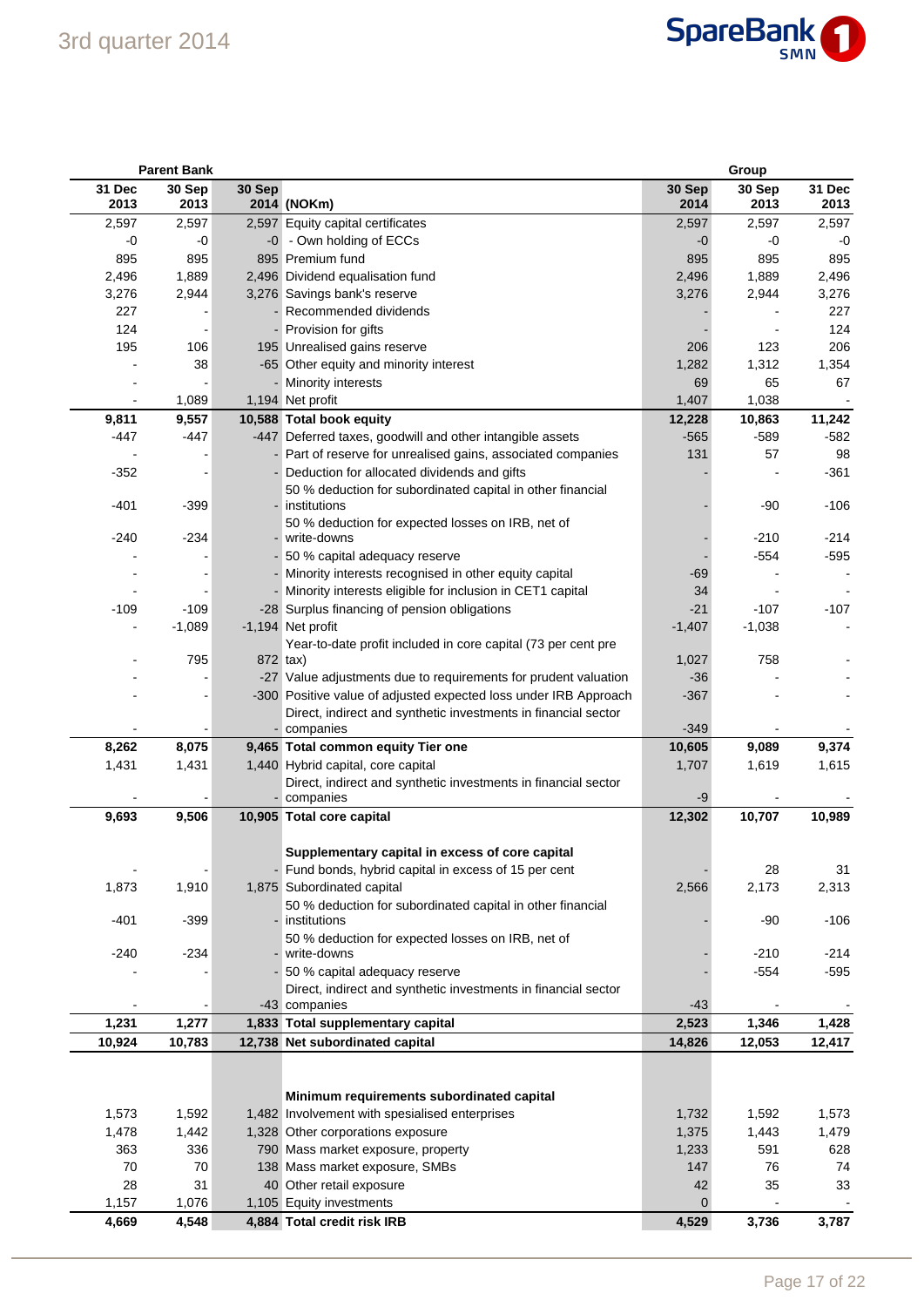

| 224    | 225    | 440 Debt risk                                            | 440    | 225    | 224    |
|--------|--------|----------------------------------------------------------|--------|--------|--------|
| 8      | 11     | - Equity risk                                            |        | 13     | 10     |
|        |        | - Currency risk                                          |        |        |        |
| 297    | 297    | 292 Operational risk                                     | 416    | 398    | 398    |
| 560    | 590    | 778 Exposures calculated using the standardised approach | 1,860  | 2,135  | 2,151  |
| $-67$  | $-67$  | - Deductions                                             |        | $-110$ | $-119$ |
|        |        | 31 Credit value adjustment risk (CVA)                    | 116    |        |        |
|        |        | - Transitional arrangements                              |        | 403    | 316    |
| 5,690  | 5,604  | 6,425 Minimum requirements subordinated capitl           | 7,364  | 6,802  | 6,767  |
| 71,130 | 70,051 | 80,315 Risk weigheted assets (RWA)                       | 92,045 | 85,019 | 84,591 |
|        |        | 3,614 Minimum requirement on CET1 capital, 4.5 per cent  | 4,142  |        |        |
|        |        | <b>Capital Buffers</b>                                   |        |        |        |
|        |        | 2,008 Capital conservation buffer, 2,5 per cent          | 2,301  |        |        |
|        |        | 2,409 Systemic rick buffer, 3.0 per cent                 | 2,761  |        |        |
|        |        | 4,417 Total buffer requirements on CET1 capital          | 5,062  |        |        |
|        |        | 1,434 Available CET1 capital after buffer requirements   | 1,400  |        |        |
|        |        |                                                          |        |        |        |
|        |        | Capital adequacy                                         |        |        |        |
| 11.6%  | 11.5 % | 11.8 % Common equity Tier one ratio                      | 11.5 % | 10.7%  | 11.1 % |
| 13.6%  | 13.6 % | 13.6 % Core capital ratio                                | 13.4 % | 12.6 % | 13.0%  |
| 15.4 % | 15.4 % | 15.9 % Capital adequacy ratio                            | 16.1 % | 14.2 % | 14.7%  |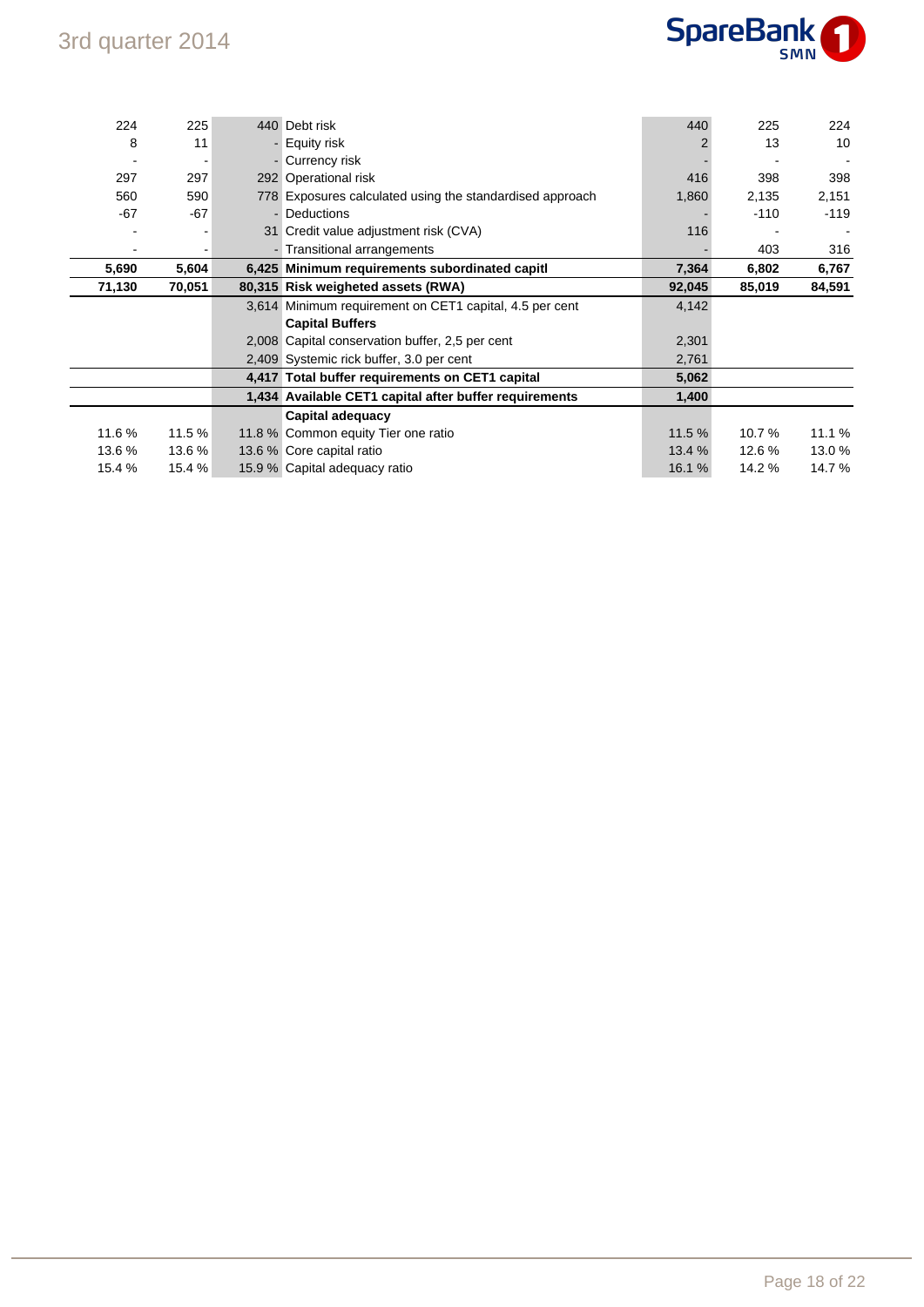

### Note 14 - Financial instruments and offsetting

As from 2013 the Bank is required to disclose financial instruments which the Bank considers to fulfil the requirements for netting under IAS 32.42, and financial instruments in respect of which offsetting agreements have been entered into. Both in accordance with IFRS 7.13 A-F.

The Bank has no financial instruments booked on a net basis in the financial statements.

 SpareBank 1 SMN has two sets of agreements which regulate counterparty risk and netting of derivatives. For retail and corporate customers, use is made of framework agreements requiring provision of collateral. For customers engaged in trading activity, only cash deposits are accepted as collateral. The agreements are unilateral, i.e. it is only the customers that provide collateral. As regards financial institutions, the Bank enters into standardised and mainly bilateral ISDA agreements. Additionally the Bank has entered into supplementary agreements on provision of collateral (CSA) with the most central counterparties. As of the third quarter 2014 the Bank has 25 active CSA agreements. The Bank only enters into agreements with cash as collateral. The Bank has delegated responsibility for handling these agreements to SEB Prime Collateral Services which handles margin requirements on behalf of the Bank.

| Period      | Type of financial instrument | Amounts which can only be netted upon bankruptcy or default |       |
|-------------|------------------------------|-------------------------------------------------------------|-------|
| 30 Sep 2014 | <b>Derivatives</b>           |                                                             | 890   |
| 30 Sep 2013 | Derivatives                  |                                                             | 1.186 |
| 31 Dec 2013 | Derivatives                  |                                                             | 1.488 |

Parent Bank and Group are identical.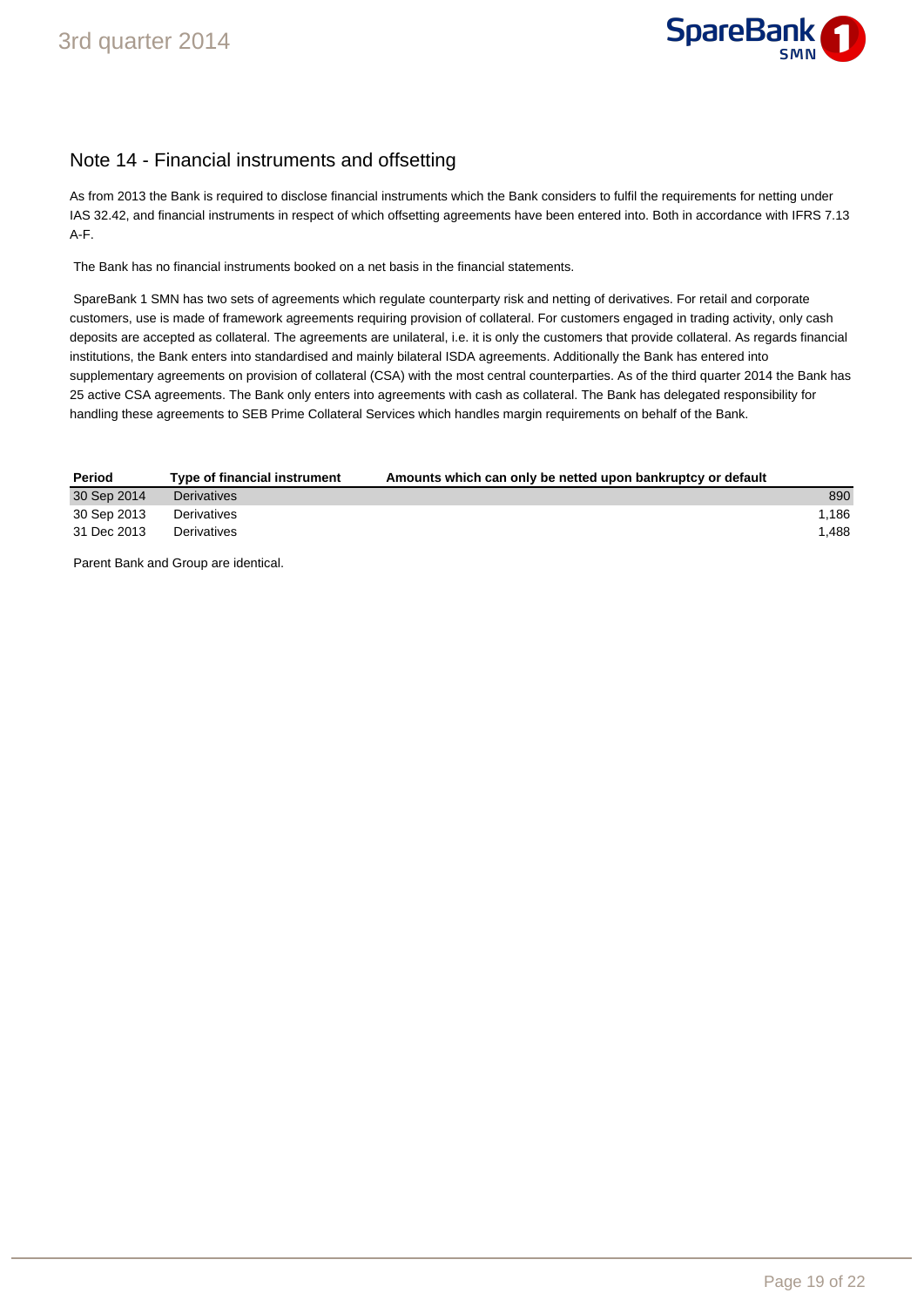

### Note 15 - Measurement of fair value of financial instruments

Financial instruments at fair value are classified at various levels.

**Level 1**: Valuation based on quoted prices in an active market

Fair value of financial instruments that are traded in the active markets is based on market price on the balance sheet date. A market is considered active if market prices are easily and regularly available from a stock exchange, dealer, broker, industry group, price-setting service or regulatory authority, and these prices represent actual and regularly occurring market transactions at an arm's length. This category also includes quoted shares and treasury bills.

**Level 2**: Valuation based on observable market data

Level 2 consists of instruments that are valued by the use of information that does not consist in quoted prices, but where the prices are directly or indirectly observable for the assets or liabilities concerned, and which also include quoted prices in non-active markets.

**Level 3**: Valuation based on other than observable data

If valuation data are not available for level 1 and 2, valuation methods are applied that are based on non-observable information.

#### **The following table presents the Group's assets and liabilities measured at fair value at 30 September 2014:**

| Assets (NOKm)                                      | Level 1 | Level 2        | Level 3 | <b>Total</b> |
|----------------------------------------------------|---------|----------------|---------|--------------|
| Financial assets at fair value through profit/loss |         |                |         |              |
| Derivatives                                        | 269     | 4,211          |         | 4,480        |
| Bonds and money market certificates                | 4,111   | 11,124         |         | 15,235       |
| Equity instruments                                 | 46      | ۰              | 615     | 661          |
| <b>Fixed interest loans</b>                        |         | $\overline{a}$ | 2,624   | 2,624        |
| Financial assets avaliable for sale                |         |                |         |              |
| Equity instruments                                 |         |                | 33      | 33           |
| <b>Total assets</b>                                | 4,426   | 15,335         | 3,273   | 23,034       |
|                                                    |         |                |         |              |
| <b>Liabilities</b>                                 | Level 1 | Level 2        | Level 3 | <b>Total</b> |
| Financial liabilities through profit/loss          |         |                |         |              |
| Derivatives                                        | 265     | 3,600          |         | 3,866        |
| <b>Total liabilities</b>                           | 265     | 3,600          |         | 3,866        |

**The following table presents the Group's assets and liabilities measured at fair value at 30 September 2013:** 

| Assets (NOKm)                                      | Level 1                  | Level 2                  | Level 3        | <b>Total</b> |
|----------------------------------------------------|--------------------------|--------------------------|----------------|--------------|
| Financial assets at fair value through profit/loss |                          |                          |                |              |
| Derivatives                                        | 68                       | 2,541                    | $\blacksquare$ | 2,609        |
| Bonds and money market certificates                | 346                      | 18,696                   | ٠              | 19,042       |
| Equity instruments                                 | 100                      | $\overline{\phantom{a}}$ | 832            | 932          |
| <b>Fixed interest loans</b>                        |                          | $\blacksquare$           | 2,701          | 2,701        |
| Financial assets avaliable for sale                |                          |                          |                |              |
| Equity instruments                                 | $\overline{\phantom{0}}$ |                          | 46             | 46           |
| <b>Total assets</b>                                | 514                      | 21,237                   | 3,579          | 25,329       |
|                                                    |                          |                          |                |              |
| <b>Liabilities</b>                                 | Level 1                  | Level 2                  | Level 3        | <b>Total</b> |
| Financial liabilities through profit/loss          |                          |                          |                |              |
| Derivatives                                        | 66                       | 1,908                    | ۰              | 1,975        |
| <b>Total liabilities</b>                           | 66                       | 1,908                    | $\blacksquare$ | 1,975        |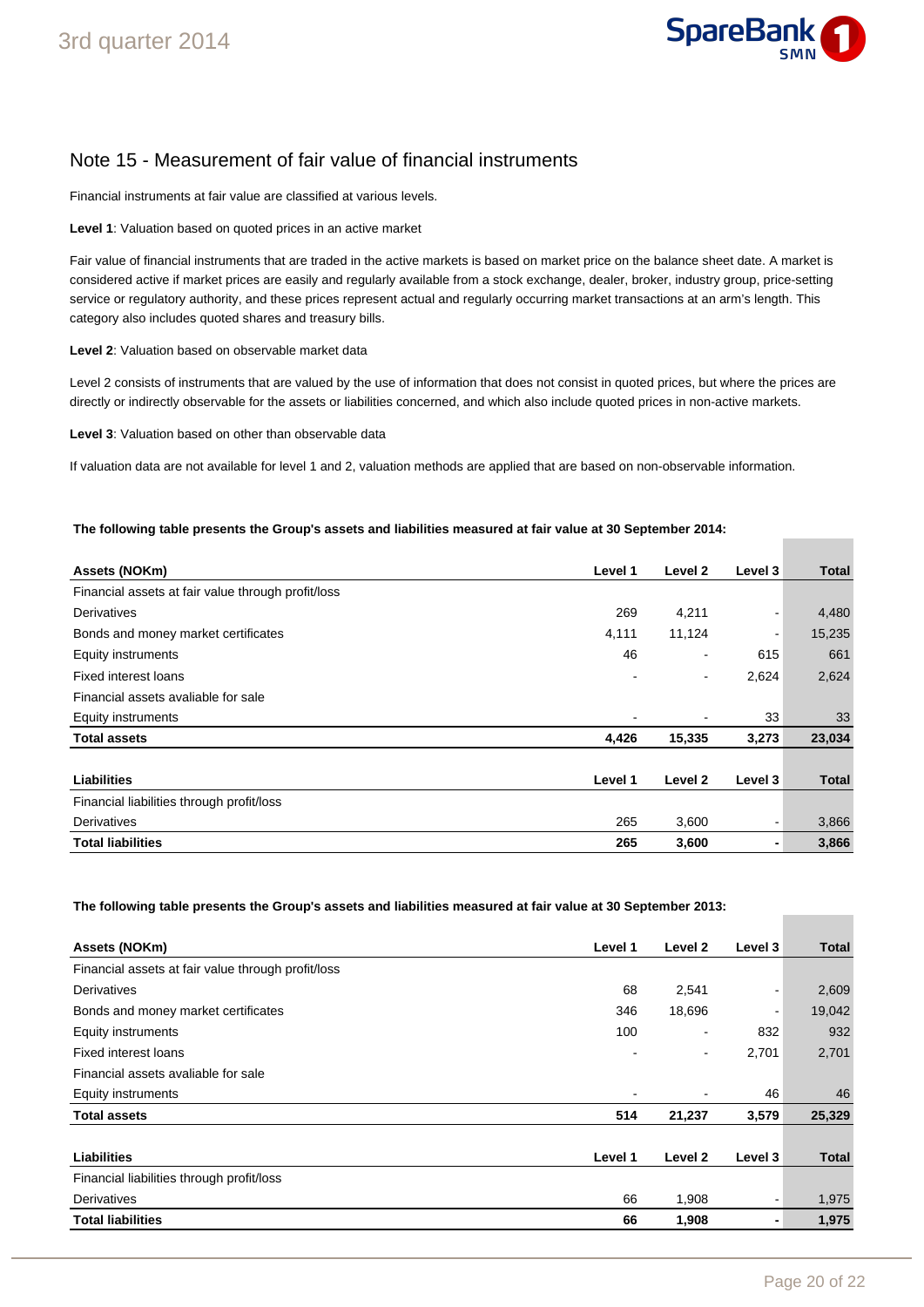

#### **The following table presents the Group's assets and liabilities measured at fair value at 31 December 2013:**

| Assets (NOKm)                                      | Level 1 | Level 2                  | Level 3 | <b>Total</b> |
|----------------------------------------------------|---------|--------------------------|---------|--------------|
| Financial assets at fair value through profit/loss |         |                          |         |              |
| Derivatives                                        | 111     | 2,939                    |         | 3,050        |
| Bonds and money market certificates                | 4,003   | 11,539                   | -       | 15,542       |
| Equity instruments                                 | 67      |                          | 909     | 976          |
| Fixed interest loans                               |         | $\overline{\phantom{0}}$ | 2,648   | 2,648        |
| Financial assets avaliable for sale                |         |                          |         |              |
| Equity instruments                                 |         |                          | 40      | 40           |
| <b>Total assets</b>                                | 4,181   | 14,477                   | 3,597   | 22,256       |
|                                                    |         |                          |         |              |
| <b>Liabilities</b>                                 | Level 1 | Level 2                  | Level 3 | Total        |
| Financial liabilities through profit/loss          |         |                          |         |              |
| Derivatives                                        | 334     | 1,961                    |         | 2,295        |
| <b>Total liabilities</b>                           | 334     | 1,961                    |         | 2,295        |

#### **The following table presents the changes in the instruments classified in level 3 as at 30 September 2014:**

| (NOKm)                                | interest<br>loans | Equity<br>through<br>profit/loss | Equity<br><b>Fixed instruments instruments</b><br>available<br>for sale | <b>Total</b>   |
|---------------------------------------|-------------------|----------------------------------|-------------------------------------------------------------------------|----------------|
| Opening balance 1 January             | 2,648             | 909                              | 40                                                                      | 3,598          |
| Investment in periode                 | 241               | 28                               | ۰                                                                       | 268            |
| Disposals in the periode              | $-263$            | $-329$                           | $-4$                                                                    | $-596$         |
| Gain or loss on financial instruments | -1                | 8                                | -3                                                                      | $\overline{4}$ |
| Closing balance 30 September 2014     | 2.624             | 615                              | 33                                                                      | 3,273          |

#### **The following table presents the changes in the instruments classified in level 3 as at 30 September 2013:**

| (NOKm)                                | interest<br>loans | Eauity<br><b>Fixed instruments instruments</b><br>through<br>profit/loss | Equity<br>available<br>for sale | <b>Total</b> |
|---------------------------------------|-------------------|--------------------------------------------------------------------------|---------------------------------|--------------|
| Opening balance 1 January             | 2,585             | 601                                                                      | 46                              | 3,231        |
| Investment in periode                 | 369               | 249                                                                      | ۰                               | 618          |
| Disposals in the periode              | $-242$            | $-12$                                                                    | $\blacksquare$                  | $-254$       |
| Gain or loss on financial instruments | $-11$             | -6                                                                       | ۰                               | $-17$        |
| Closing balance 30 September 2013     | 2.701             | 832                                                                      | 46                              | 3.579        |

#### **The following table presents the changes in the instruments classified in level 3 as at 31 December 2013:**

| (NOKm)                                | interest<br>loans | Equity<br><b>Fixed instruments instruments</b><br>through<br>profit/loss | <b>Equity</b><br>available<br>for sale | <b>Total</b> |
|---------------------------------------|-------------------|--------------------------------------------------------------------------|----------------------------------------|--------------|
| Opening balance 1 January             | 2,585             | 601                                                                      | 46                                     | 3,231        |
| Investment in periode                 | 413               | 388                                                                      | $\overline{\phantom{a}}$               | 801          |
| Disposals in the periode              | $-343$            | $-151$                                                                   |                                        | $-495$       |
| Gain or loss on financial instruments | -6                | 72                                                                       | -6                                     | 61           |
| Closing balance 31 December 2013      | 2,648             | 909                                                                      | 40                                     | 3.597        |